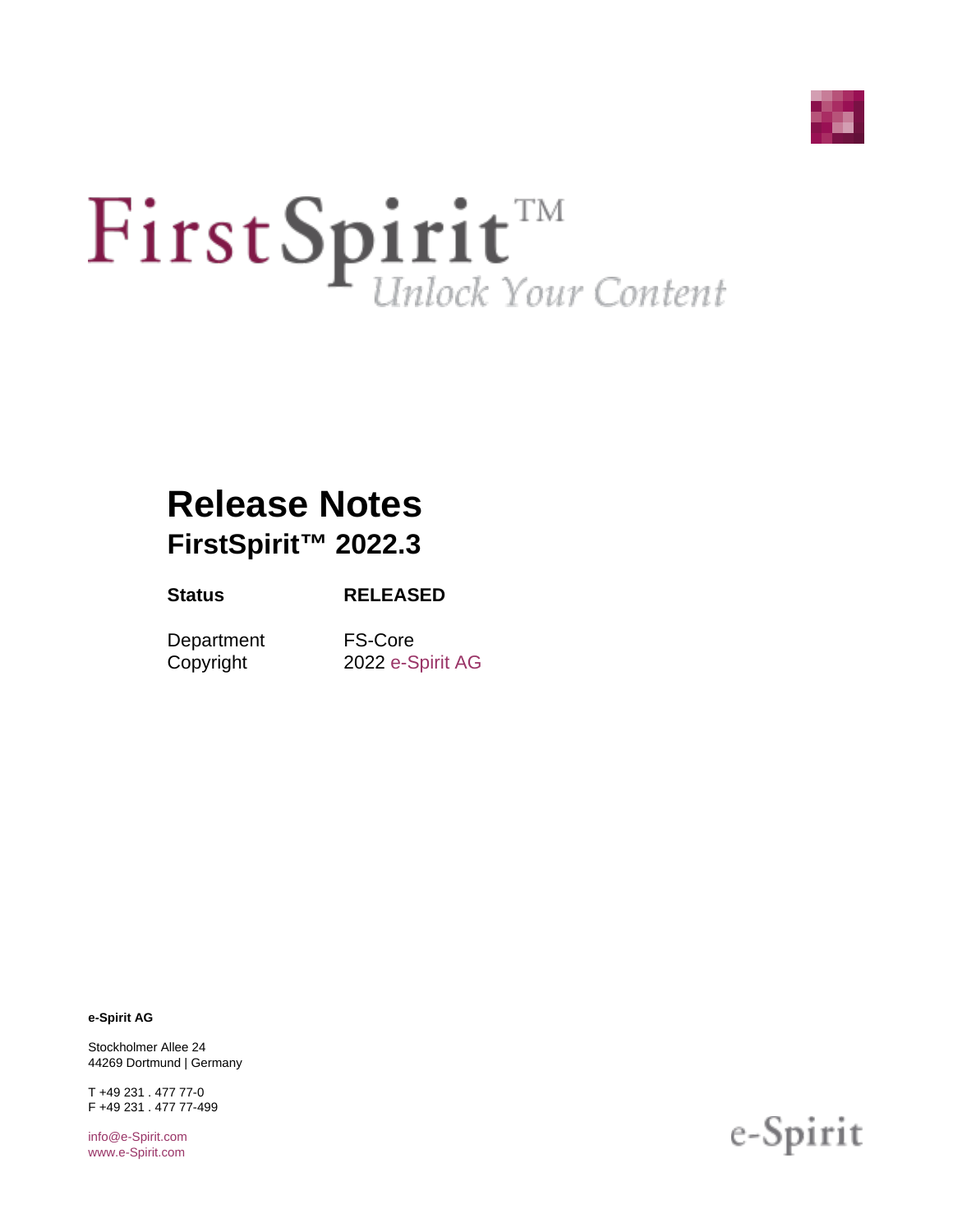

# **Table of contents**

| 1              |     |                                                                           |    |
|----------------|-----|---------------------------------------------------------------------------|----|
|                | 1.1 | Omission of the 'Legacy mode': Legacy files will no longer be available 6 |    |
|                | 1.2 |                                                                           |    |
|                | 1.3 |                                                                           |    |
|                | 1.4 |                                                                           |    |
|                | 1.5 |                                                                           |    |
|                | 1.6 |                                                                           |    |
|                | 1.7 |                                                                           |    |
|                | 1.8 |                                                                           |    |
| $\overline{2}$ |     |                                                                           |    |
|                | 2.1 |                                                                           |    |
|                | 2.2 |                                                                           |    |
|                | 2.3 |                                                                           |    |
|                | 2.4 |                                                                           |    |
|                | 2.5 |                                                                           |    |
| 3              |     |                                                                           |    |
|                | 3.1 |                                                                           |    |
| 4              |     |                                                                           | 16 |
|                | 4.1 |                                                                           |    |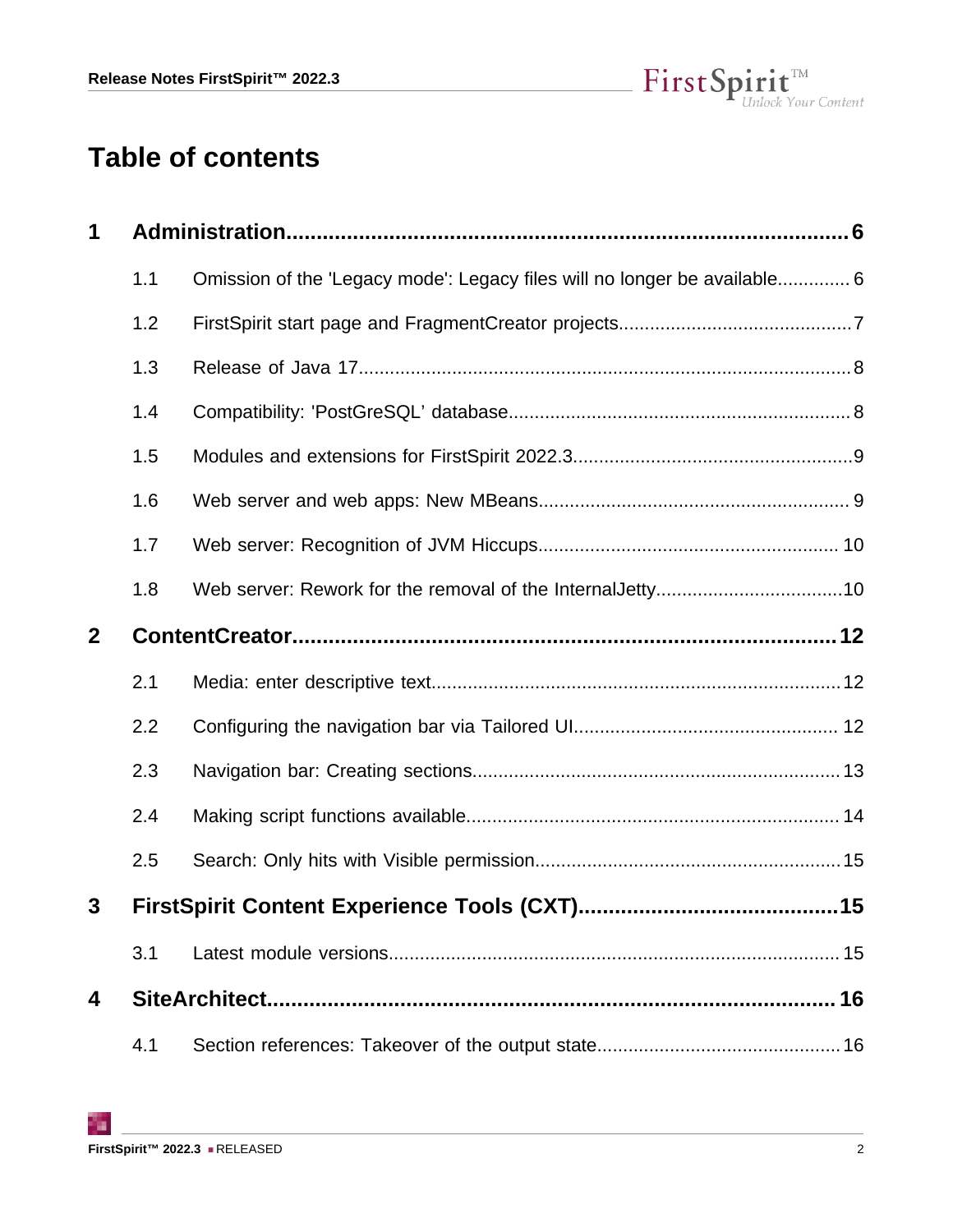# $\label{eq: 3.1} First \textbf{Split}_{\textit{Unlock Your Content}}^{\textit{TM}}$

| 5.1 |  |  |
|-----|--|--|
|     |  |  |
|     |  |  |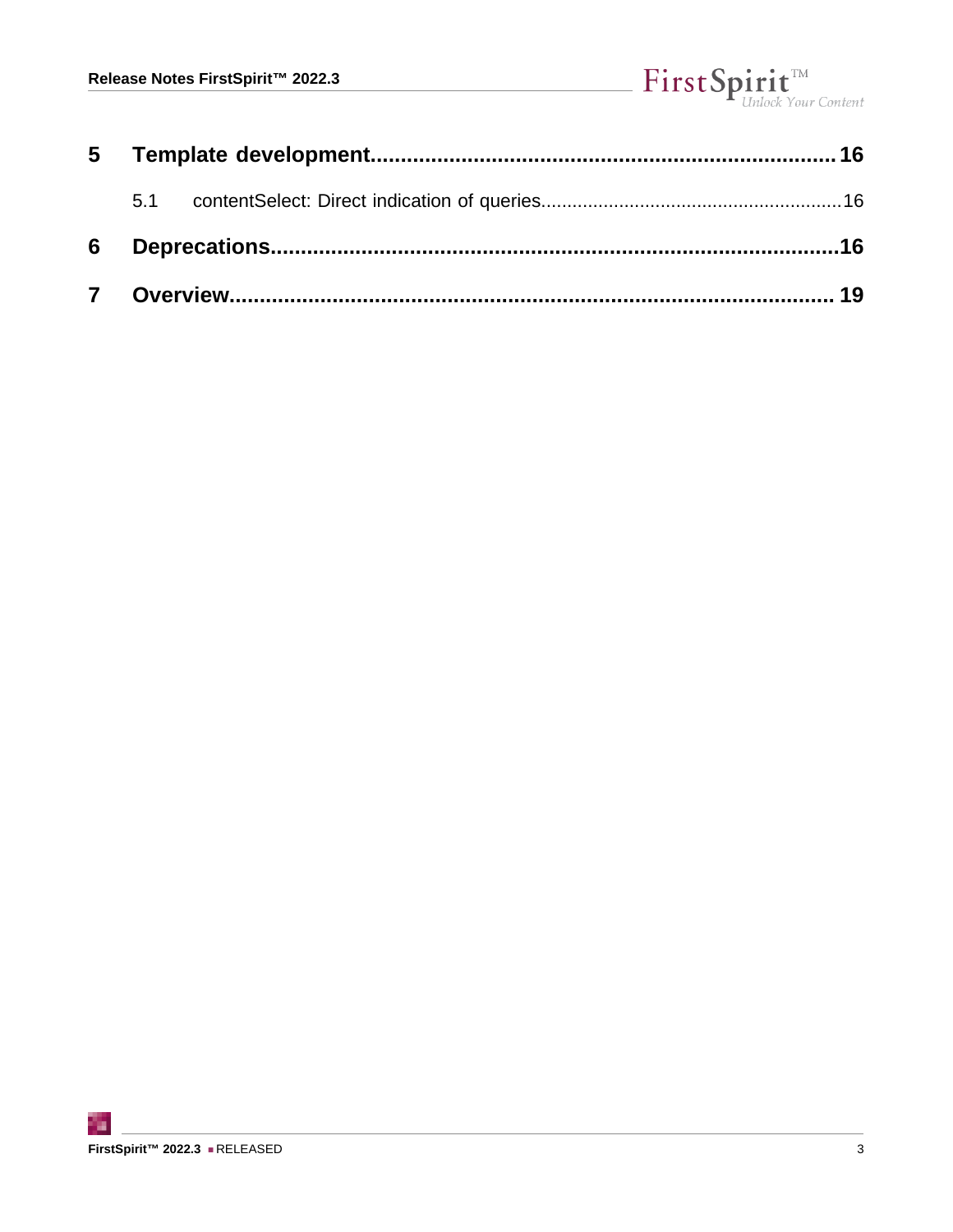| 8 |      | 24 |
|---|------|----|
|   | 8.1  |    |
|   | 8.2  |    |
|   | 8.3  |    |
|   | 8.4  |    |
|   | 8.5  |    |
|   | 8.6  |    |
|   | 8.7  |    |
|   | 8.8  |    |
|   | 8.9  |    |
|   | 8.10 |    |
|   | 8.11 |    |
|   | 8.12 |    |
|   | 8.13 |    |
|   | 8.14 |    |
|   | 8.15 |    |
|   | 8.16 | 32 |
|   | 8.17 | 32 |
|   | 8.18 | 33 |
|   | 8.19 | 33 |
|   | 8.20 |    |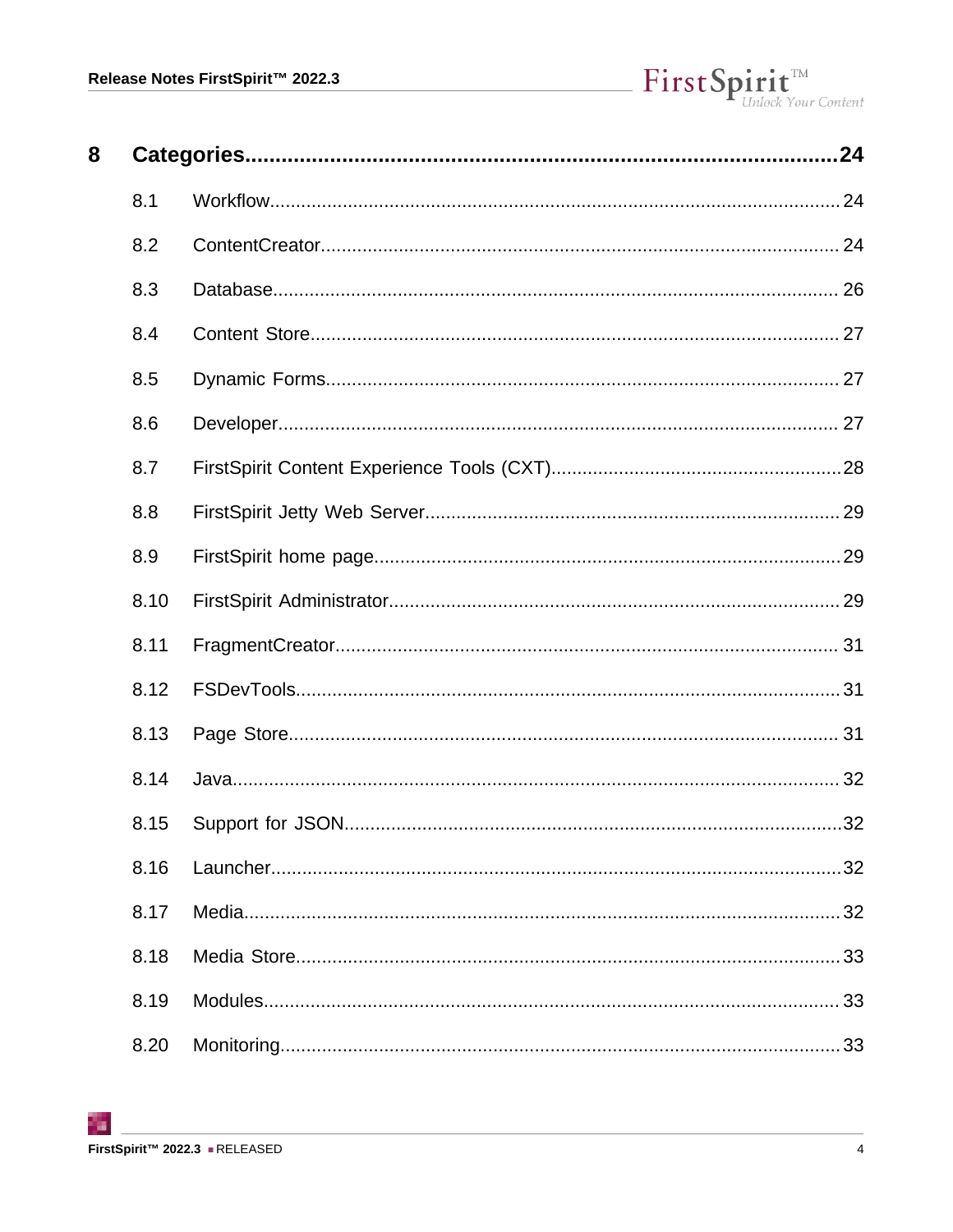| 8.21 |  |
|------|--|
| 8.22 |  |
| 8.23 |  |
| 8.24 |  |
| 8.25 |  |
| 8.26 |  |
| 8.27 |  |
| 8.28 |  |
| 8.29 |  |
| 8.30 |  |
| 8.31 |  |
| 8.32 |  |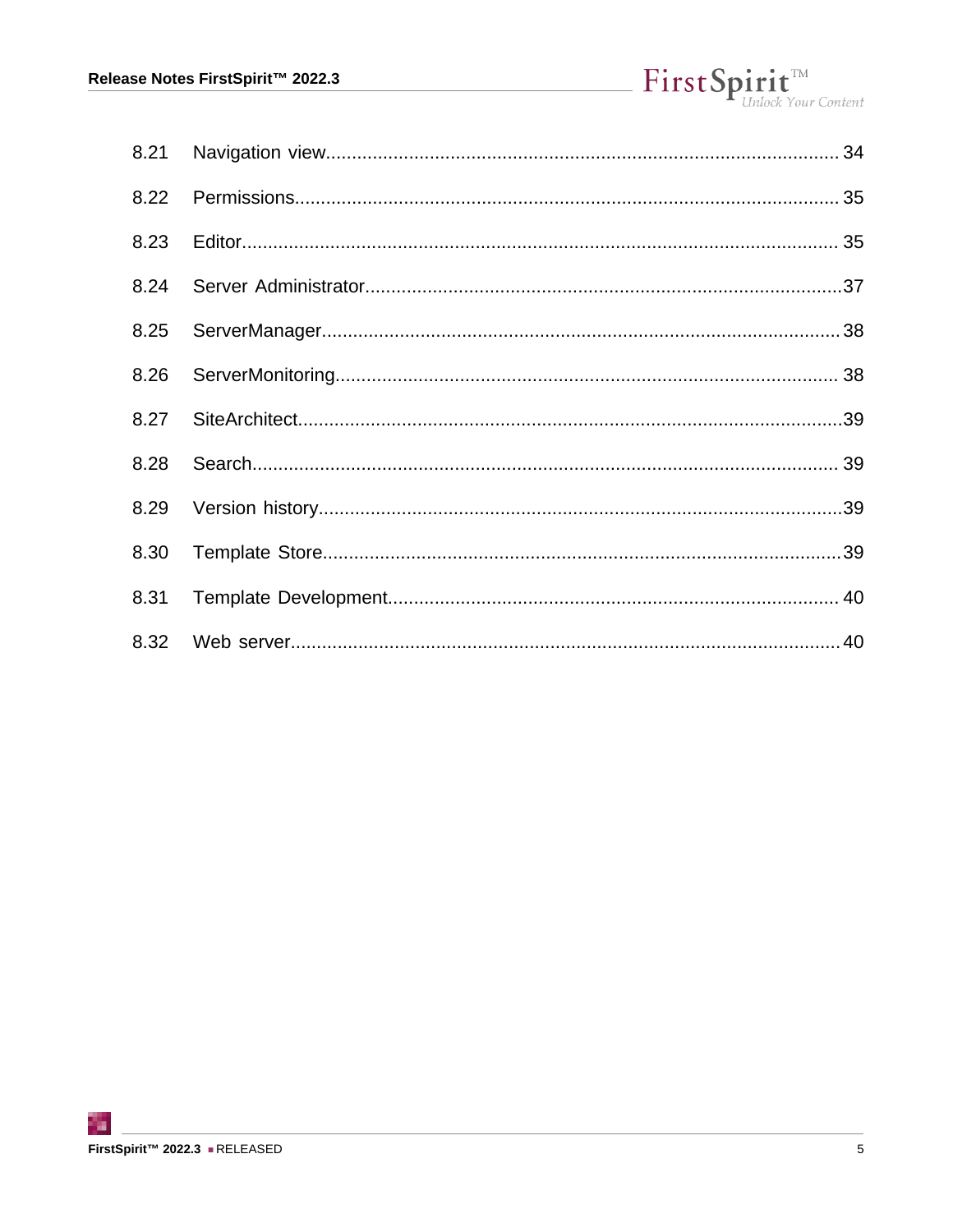

# <span id="page-5-0"></span>**1 Administration**

# <span id="page-5-1"></span>**1.1 Omission of the 'Legacy mode': Legacy files will no longer be available**

The primary objective of the "Isolated mode" of the FirstSpirit Server is to give the module developer more freedom in the selection of the libraries that are used. Especially the potential conflicts with libraries that were included with the FirstSpirit core in the "Legacy mode" are thereby be minimized.

In February 2019 (2019-02), the "Isolated mode" was released. Since then, this is the standard for all newly installed servers.

Since 2019-06, the "Legacy mode" has been discontinued.

With the latest release, FirstSpirit Servers that are still operated in "Legacy mode" will no longer be updated to newer releases (fs-update tar.gz).

#### **Omission of files**

As of the latest FirstSpirit release, the following files will no longer be provided and should be replaced as follows:

```
fs-access.jar -> fs-isolated-runtime.jar
fs-server.jar -> fs-isolated-server.jar
fs-webrt.jar -> fs-isolated-webrt.jar
```
#### **Migration note/Compatibility**

As of the latest release, the **Installer** (fs-install tar.gz) and **Updater** (fs-update tar.gz) no longer support the "Legacy mode".

This means that a server must be changed over **prior to** an update of the backend system to version 3.0.0 to the "Isolated mode"!

#### **Is my server affected?**

An indication of that a server is operated in the "Isolated mode" is the I (for "Isolated") in the server version number in the corresponding dialogs (e.g.5.2.220309.80296 (I)), for example on the FirstSpirit start page.

In addition, FirstSpirit Servers running in "Isolated mode" use the fs-isolated-server. jar file in the  $\sim$ /server/lib-isolated directory (instead of the fs-server.jar file in the  $\sim$ /server/lib directory in the "Legacy mode").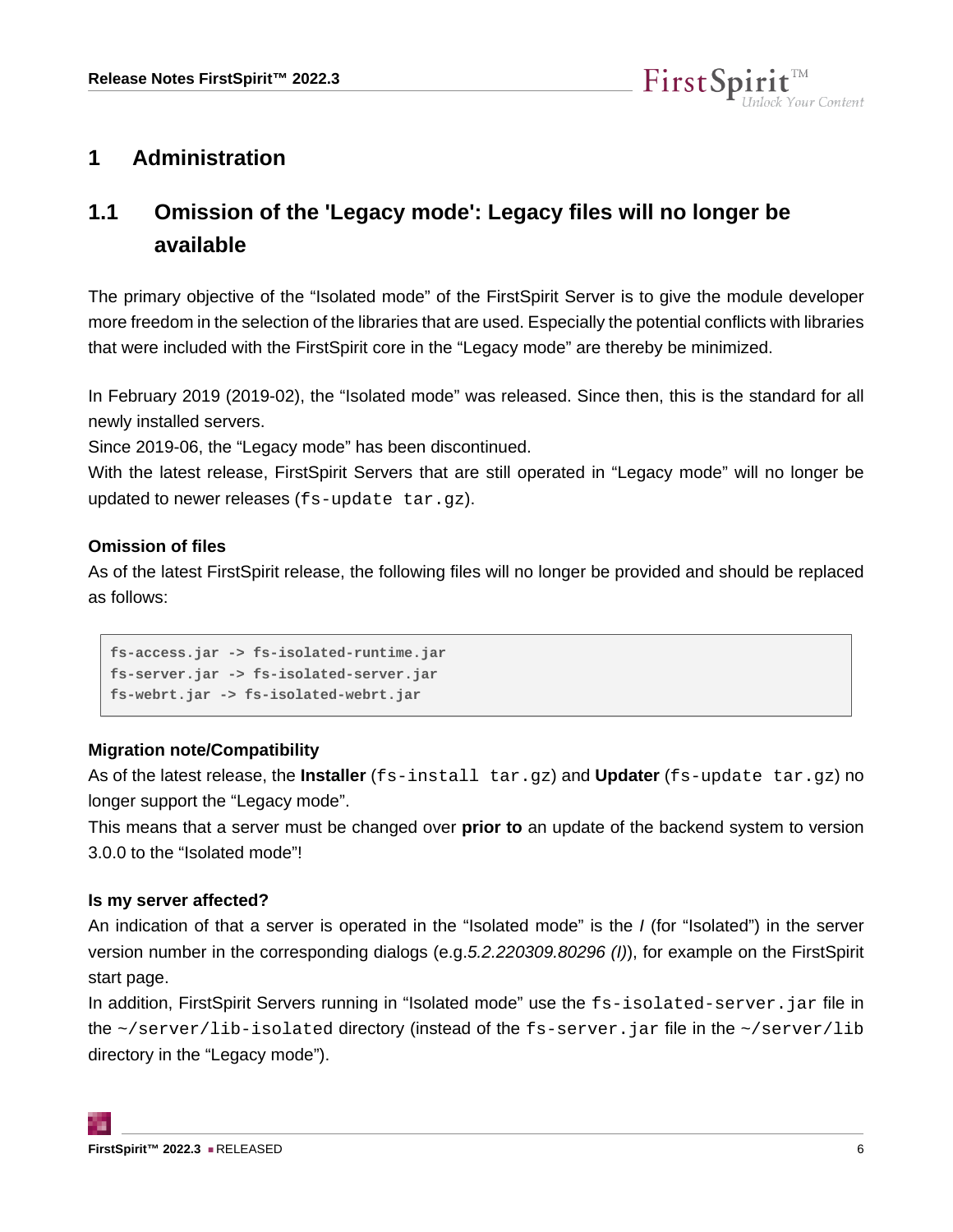Server and customer-specific modules that have not yet been changed over to the "Isolated mode" should be adapted accordingly.

FirstSp

If you need assistance with the change-over, please contact e-Spirit Technical Support.

To change over FirstSpirit Server and customer-specific modules to the "Isolated mode" see also [https://](https://docs.e-spirit.com/odfs/edocs/modd/index.en.html) [docs.e-spirit.com/odfs/edocs/modd/index.en.html](https://docs.e-spirit.com/odfs/edocs/modd/index.en.html).

### <span id="page-6-0"></span>**1.2 FirstSpirit start page and FragmentCreator projects**

Projects that are available on the server can be opened via the FirstSpirit start page. The user can thereby also select the desired client to be used to open the project. Available clients can be configured in the

- Server Properties (FirstSpirit ServerManager/Server Properties/Start page)
- Project Properties (FirstSpirit ServerManager/Project Properties/Applications)

If the FragmentCreator was enabled for a project in the Project Properties in the "Applications" area ("ApplicationPlugin: FragmentCreator"), this could lead to long load times of the Start page. The project selection of the FragmentCreator (during starting or project change) only displayed projects, which contained obligatory metadata template for Fragment projects.

The most recent release now only evaluates the setting of the "ApplicationPlugin: FragmentCreator" checkbox in the list of enabled applications: this means that all projects for which the "ApplicationPlugin: FragmentCreator" checkbox is not explicitly deactivated will be displayed in the project selection. To display a project in the project selection list of the FragmentCreator, the checkbox must be activated.

The checkbox is deactivated by default for projects that are created new: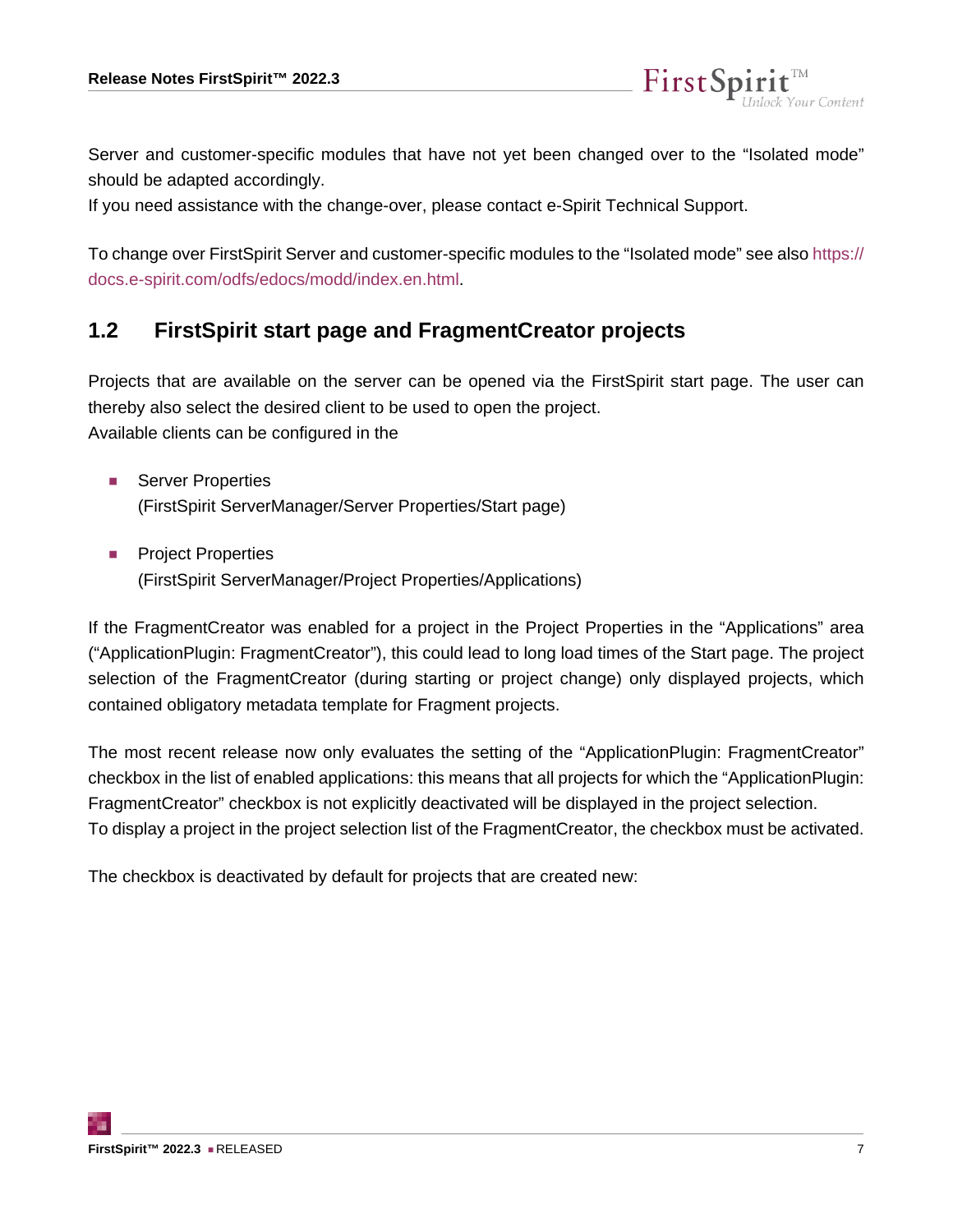FirstSp

| Applications<br>Schedule management<br><b>Action templates</b><br>$\sqrt{ }$ Check Applications<br>Databases<br>Allowed Applications<br><b>Template sets</b><br>Allowed<br>Application<br>ContentCreator settings<br>ApplicationPlugin: ContentCreator<br>Quota<br>ApplicationPlugin: FragmentCreator<br>Permissions<br>ApplicationPlugin: SiteArchitect<br>Project components<br>Web components<br>Remote projects<br>Media constraints<br>Client applications | ☆ Edit Project, Fragmente (id=390663) |  |
|-----------------------------------------------------------------------------------------------------------------------------------------------------------------------------------------------------------------------------------------------------------------------------------------------------------------------------------------------------------------------------------------------------------------------------------------------------------------|---------------------------------------|--|
|                                                                                                                                                                                                                                                                                                                                                                                                                                                                 |                                       |  |
|                                                                                                                                                                                                                                                                                                                                                                                                                                                                 |                                       |  |
|                                                                                                                                                                                                                                                                                                                                                                                                                                                                 |                                       |  |
| Repository<br>$\sim$<br>ОК<br>Cancel                                                                                                                                                                                                                                                                                                                                                                                                                            | <b>Applications</b>                   |  |

If the project does not contain the required metadata template, the following message is shown when the project is opened on the FirstSpirit start page:

**The project is not yet prepared for fragments. You may change the project settings and remove the FragmentCreator from the allowed applications, if necessary.**

# <span id="page-7-0"></span>**1.3 Release of Java 17**

In September 2021, Java 17 was deployed. JDK 17 is deployed by most providers as Long-Term-Support (LTS) version. It follows Java 11, which currently includes the LTS state.

The latest FirstSpirit release includes the official release for the use of **Java 17** with FirstSpirit. **Java 11** continues to apply as reference.

At the same time, this release discontinues the support for **Java 16**.

It is expected that FirstSpirit will remain functional with Java 16. However, e-Spirit AG does not carry out tests with Java 16 or eliminate FirstSpirit problems that are related to Java 16.

For further documentation, see<https://docs.e-spirit.com/odfs/edocs/admi/technical-requi/index.html>.

# <span id="page-7-1"></span>**1.4 Compatibility: 'PostGreSQL' database**

The latest release includes the official release for the use of **PostgreSQL 14.x** with FirstSpirit. **PostgreSQL 11** remains valid as reference.

It is planned to make PostgreSQL 14 the official reference version in a later release.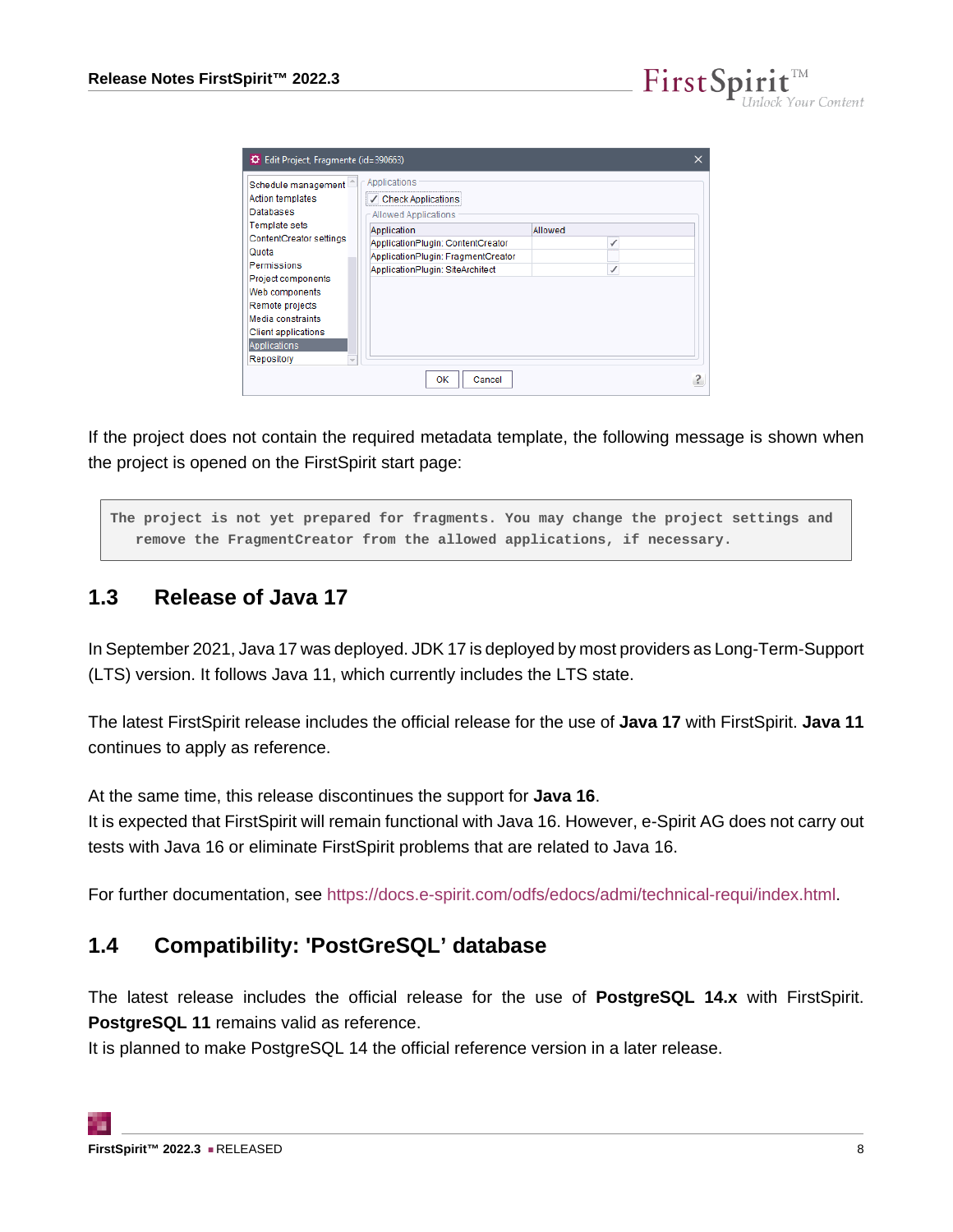

In addition, PostgreSQL 12.x and PostgreSQL 13.x have been included in the list of compatible databases.

However, the PostgreSQL 9.x version has no longer been maintained/supported by the manufacturer since November 2021, so that there is no support by FirstSpirit, either.

#### <span id="page-8-0"></span>**1.5 Modules and extensions for FirstSpirit 2022.3**

The following modules and extensions are compatible with FirstSpirit 2022.3:

| Module name/File name                  | <b>Version number</b> | <b>Compatibility</b>      |
|----------------------------------------|-----------------------|---------------------------|
| <b>FirstSpirit Update Archive</b>      | 3.0.0                 |                           |
| fs-update-                             |                       |                           |
| [version].tar.gz                       |                       |                           |
| <b>FirstSpirit Install Archiv</b>      | 3.0.0                 |                           |
| fs-install-                            |                       |                           |
| [version].tar.gz                       |                       |                           |
| <b>FirstSpirit Launcher</b>            | 1.0.43                | as of FirstSpirit 2018-08 |
| FSLauncher.exe                         |                       |                           |
| FirstSpirit Launcher JRE module 1.19   |                       | as of FirstSpirit 2020-11 |
| fs-launcher-jre-                       |                       |                           |
| [version].fsm                          |                       |                           |
| FirstSpirit SAML Login module          | 1.3                   | as of FirstSpirit 2019-02 |
| fs-saml-login-                         |                       |                           |
| [version].fsm                          |                       |                           |
| <b>FSDevTools</b>                      | 3.1.0                 | as of FirstSpirit 2021-07 |
| fs-cli-[version].tar.gz                |                       |                           |
| fs-cli-[version].zip                   |                       |                           |
| FirstSpirit Module Gradle Plugin 3.0.3 |                       | as of FirstSpirit 2019-06 |
| firstspirit-module-                    |                       |                           |
| gradle-plugin-                         |                       |                           |
| [version].jar                          |                       |                           |
|                                        |                       |                           |

# <span id="page-8-1"></span>**1.6 Web server and web apps: New MBeans**

The latest FirstSpirit release provides two new MBeans. They can be used to evaluate the load on web servers, for example.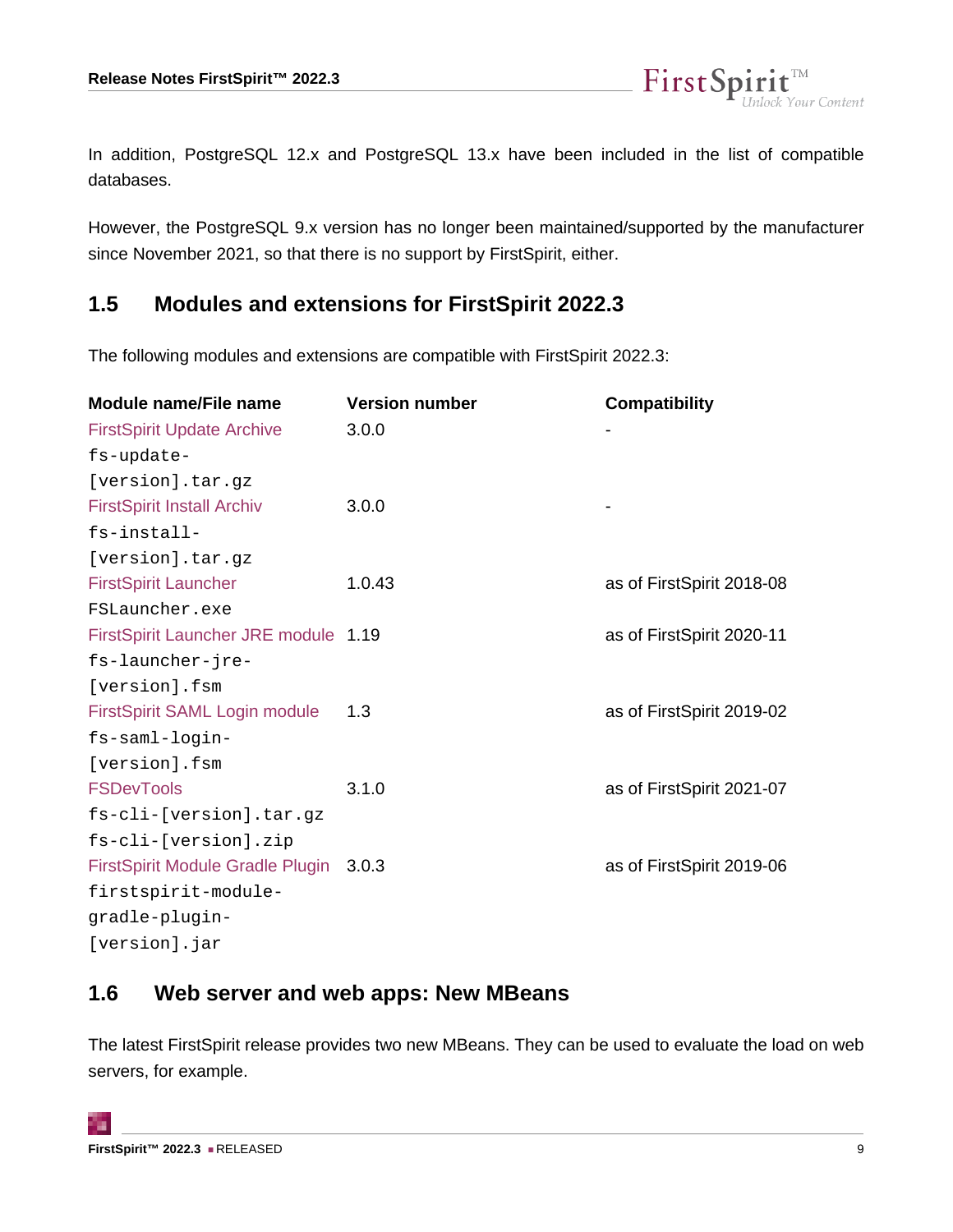■ WebAppManager: this MBean can be used to read out all web applications from the installed modules and their use in the configured web applications.

FirstSp

■ WebServerManager: this MBean can be used to determine which web applications are installed on which web server.

#### <span id="page-9-0"></span>**1.7 Web server: Recognition of JVM Hiccups**

Hiccups of the Java VM are now also registered by the Application Server on which the FirstSpirit web applications are running and logged in the fs-server. log file. Furthermore, also in the server-incidents. log file, for example,

```
WARN 08.02.2022 09:09:58.299 (de.espirit.firstspirit.server.HealthStatus):
   HICCUP (de.espirit.firstspirit.server.statistic.HiccupMeter) Web application VM 
   hiccup detected: ...
```
The settings of the fs-server.conf in the VM hiccup detector MBean area thereby apply.

Note: For each Java VM, only one registration of the corresponding MBean HiccupMeter occurs. This means that the Java VM Hiccups are not monitored via the web applications for the Jetty web server because this already takes place via the FirstSpirit Server. If web applications of more than one FirstSpirit Server are running on an application server, the hiccups are only reported to the FirstSpirit Server with the web application that registered the HiccupMeter first.

#### <span id="page-9-1"></span>**1.8 Web server: Rework for the removal of the InternalJetty**

Until now, the ~/web directory served as a generation directory of the "InternalJetty" and is no longer needed since the removal of the "InternalJetty" (implemented with FirstSpirit 2022.1).

#### **Automatic removal of files and directories that are no longer required**

With the update to FirstSpirit-Release 2022.3 or higher, all FirstSpirit web applications are removed **once** from the  $\sim$ /web directory. Unless the directory contains other data, it will also be deleted. (INFO message in the logging: ...Deleting legacy web directory:...)

If the directory contains files that are not FirstSpirit web applications, the directory structure and files will remain unchanged. (WARN message in the logging: ...Legacy web directory not deleted, the directory is not empty:...)

Web servers that use the  $\sim$ /web directory can thereby continue to be used without problems.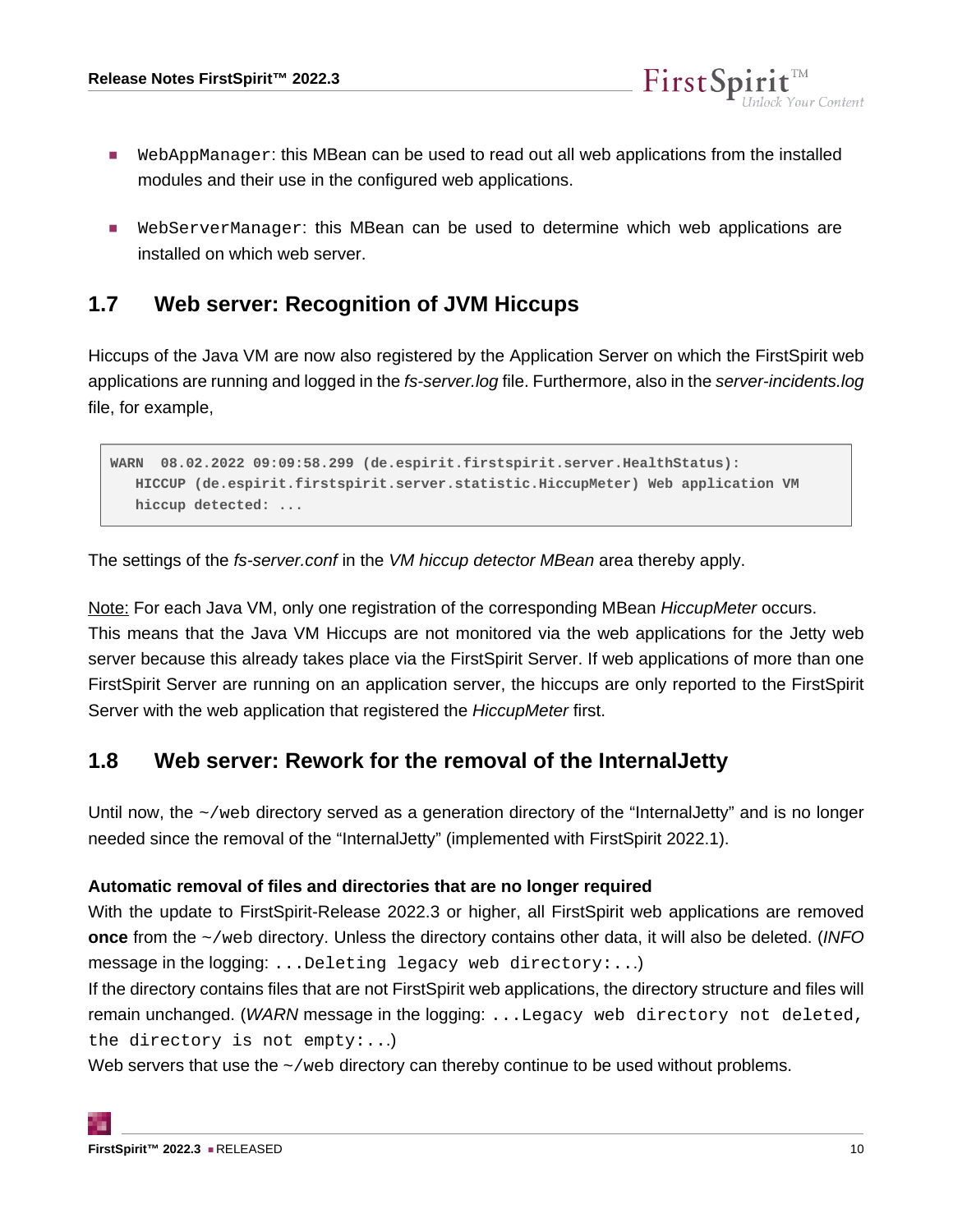

#### **Fallback generation directory**

If no web server is configured or no web directory is specified for web servers of type "Tomcat" (= the field "Web directory" is empty, e.g., because FirstSpirit does not have access to the file system of the Tomcat), a generation as fallback to the directory occurred automatically **until now**

| ~/web/fs5staging |                         |                                                                                      |  |
|------------------|-------------------------|--------------------------------------------------------------------------------------|--|
|                  | <b>☆</b> Configure      | $\times$                                                                             |  |
|                  | Web server URL          | ------------------------------                                                       |  |
|                  | Internal web server URL | ETA ARETARA PLANTETAREN ERA 2000 PENTERAK ERAUGIAKO<br><b>Manazarta di Kabupatén</b> |  |
|                  | Web directory           |                                                                                      |  |
|                  | Tomcat user             | firstspirit                                                                          |  |
|                  | Tomcat password         |                                                                                      |  |
|                  | Tomcat manager URLs     | http://localhost:5208/manager/text                                                   |  |
|                  |                         | Cancel<br>ок                                                                         |  |

With the **latest** release (FirstSpirit 2022.3), the directory of the web application fs5staging of the "Jetty Web Server" is now used in the fallback case:

**~/data/modules/FirstSpirit Jetty Server.JettyService/webapps/fs5staging/webapp**

The "Jetty Web Server" is an integrated Jetty web server in FirstSpirit that is provided in form of the system module fs-jetty.fsm.

The associated (JettyService) function runs by default. If this function does not run, the generation directory is also used in the fallback case, but the "Jetty Web Server" is then not accessible and access to the generation directory is not possible.

If you are using customer-specific extensions (scripts, modules, etc.) that respond to changes in the  $\sim$  / web/fs5staging directory, they must be adjusted for the new path accordingly.

For an easier determination of whether the  $\sim$ /web directory is still used in projects, the following is recorded in the log in the fallback case since FirstSpirit 2022.1 (INFO log level):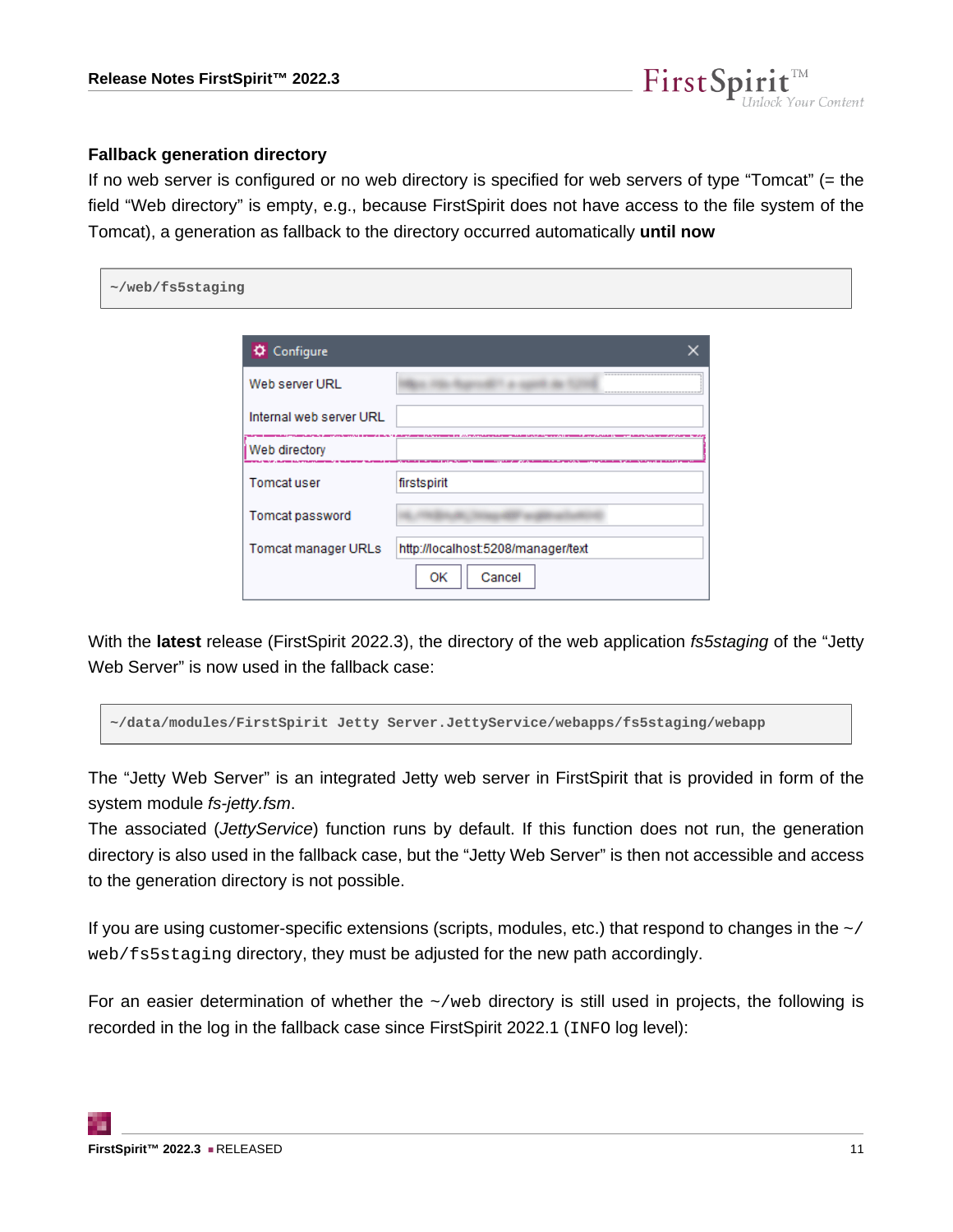```
Fallback to web directory:[...]
```
**!** The use of the "Jetty Web Server" is not suitable for live operation and should only be used as fallback (in an "aggregating web server") or for tests.

FirstSp

Your Content

#### <span id="page-11-0"></span>**2 ContentCreator**

#### <span id="page-11-1"></span>**2.1 Media: enter descriptive text**

A descriptive text can now also be stored for media in the FirstSpirit ContentCreator. For example, this text can be output on the website as alternative text (alt tag).

The corresponding field is shown next to the medium after a file is selected:



- For **language-dependent** media, a description can be entered for every language in which a file was selected.
- For **language-independent** media, a language-independent description can be entered.

#### <span id="page-11-2"></span>**2.2 Configuring the navigation bar via Tailored UI**

The navigation bar in the FirstSpirit ContentCreator can now be configured via the

**Navigation: Enabled**

function of the "Tailored UI" (e.g. deactivated).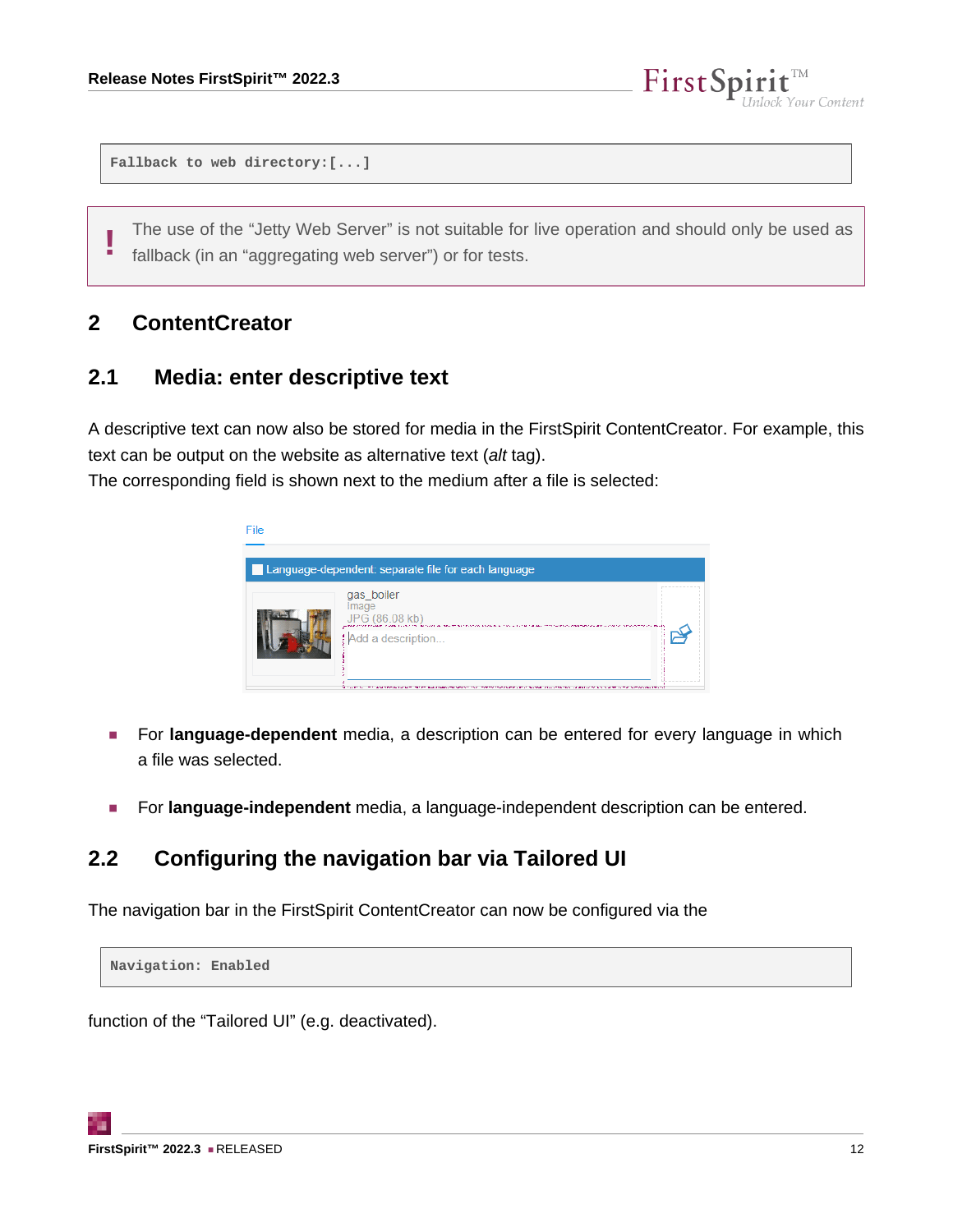The "Edit navigation" menu entry in the "Actions" menu, which opened the navigation bar, is no longer needed and has been removed in this context.

FirstSp

For more information on the "Tailored UI", see also [https://docs.e-spirit.com/odfs/template-develo/](https://docs.e-spirit.com/odfs/template-develo/contentcreator/customization/standard-functi/index.html) [contentcreator/customization/standard-functi/index.html](https://docs.e-spirit.com/odfs/template-develo/contentcreator/customization/standard-functi/index.html)

#### <span id="page-12-0"></span>**2.3 Navigation bar: Creating sections**

New sections can now also be created in the navigation bar of the FirstSpirit ContentCreator for **content** areas (in the "Page" area, via RIGHT-CLICK or context menu). It will then be inserted in the first position of the content area.

**!** The use of **FS\_BUTTON** is thereby no longer required to create new sections on pages (see also [https://docs.e-spirit.com/odfs/template-develo/contentcreator/customization/functions](https://docs.e-spirit.com/odfs/template-develo/contentcreator/customization/functions-the-p/index.html#klassen_absatzerstellen)[the-p/index.html#klassen\\_absatzerstellen\)](https://docs.e-spirit.com/odfs/template-develo/contentcreator/customization/functions-the-p/index.html#klassen_absatzerstellen).

The creation of sections can now be controlled separately for the navigation bar and the EasyEdit bar via the "Tailored UI" as follows:

- Navigation: Create Section This switch is **new** in the latest FirstSpirit Release. It controls the "New section" function in the navigation bar. By default, the function is **available** to all users in all projects.
- Preview: Create Section This switch controls the "New section" function in the EasyEdit bar:



**!** Migration note: Until now, the Preview: Create Section switch was also used to control the function in the navigation bar. In existing projects, in which the function should **not** be available in the navigation bar, it must now be deactivated via the Navigation: Create Section switch accordingly.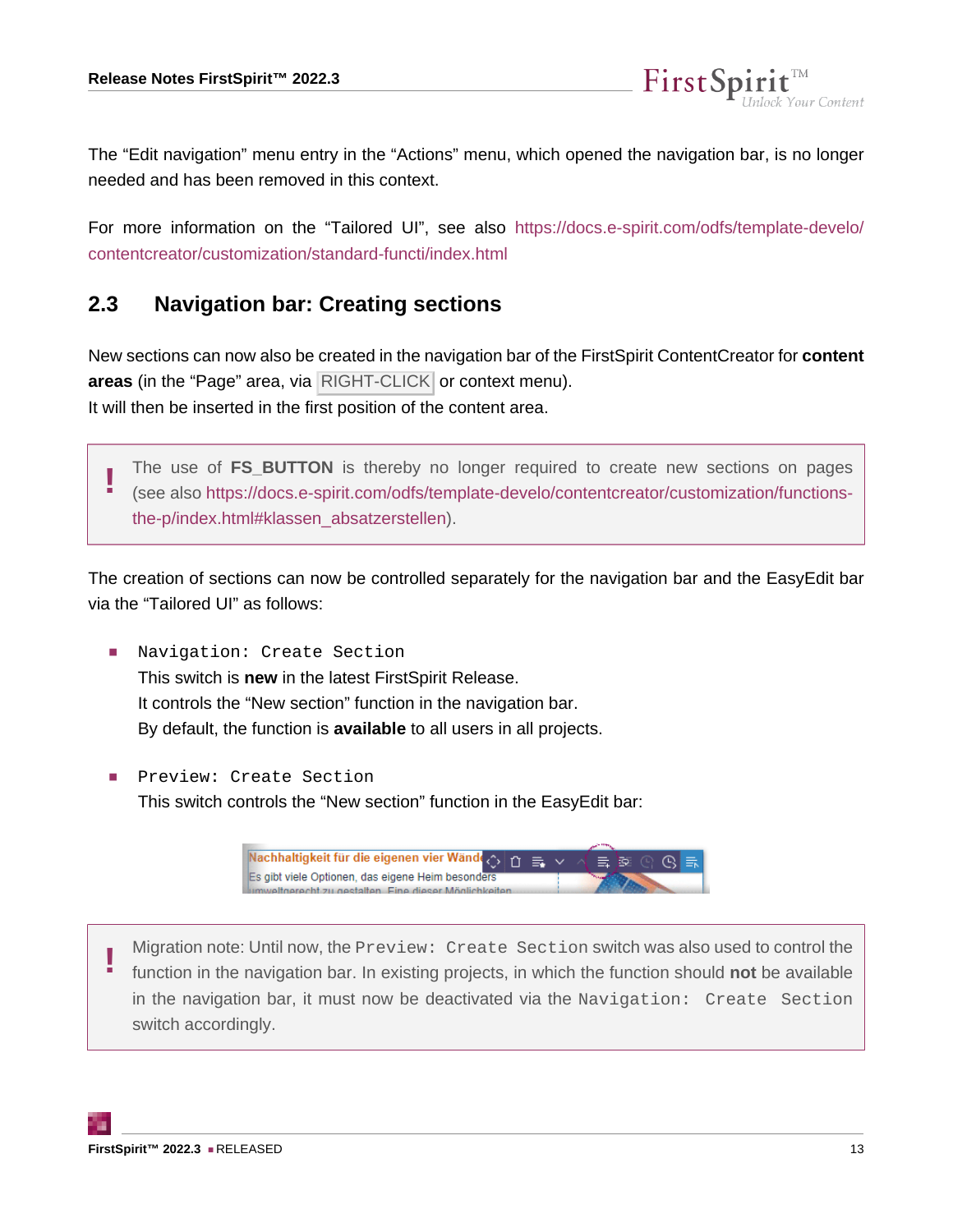

FirstSpi

#### <span id="page-13-0"></span>**2.4 Making script functions available**

Scripts allow functions that are not present in FirstSpirit to be implemented quickly.

In the FirstSpirit ContentCreator, script functionalities were previously accessible via the "Actions" menu as well as the EasyEdit toolbar and navigation bar; however, in that case only for elements of content management (script type "ContentCreator").

In the latest release, "ContentCreator" type scripts are now also available for elements of Site, Media and Data Store.

Exception: elements from remote projects

#### Ы

Ø.

The script actions can be controlled individually via the Tailored UI:

- EntityManagement: Execute script
- MediaManagement: Execute script
- Navigation: Execute script
- Preview: Execute script

For further information, see [https://docs.e-spirit.com/odfs/templates-basic/composition-tem/scripts/](https://docs.e-spirit.com/odfs/templates-basic/composition-tem/scripts/index.html) [index.html](https://docs.e-spirit.com/odfs/templates-basic/composition-tem/scripts/index.html)

Note: FirstSpirit scripts present a lightweight option for the integration of new functions in FirstSpirit. However, for reasons of stability, it is recommended to implement functions that are needed or used long-term as a FirstSpirit module with executable or plug-in.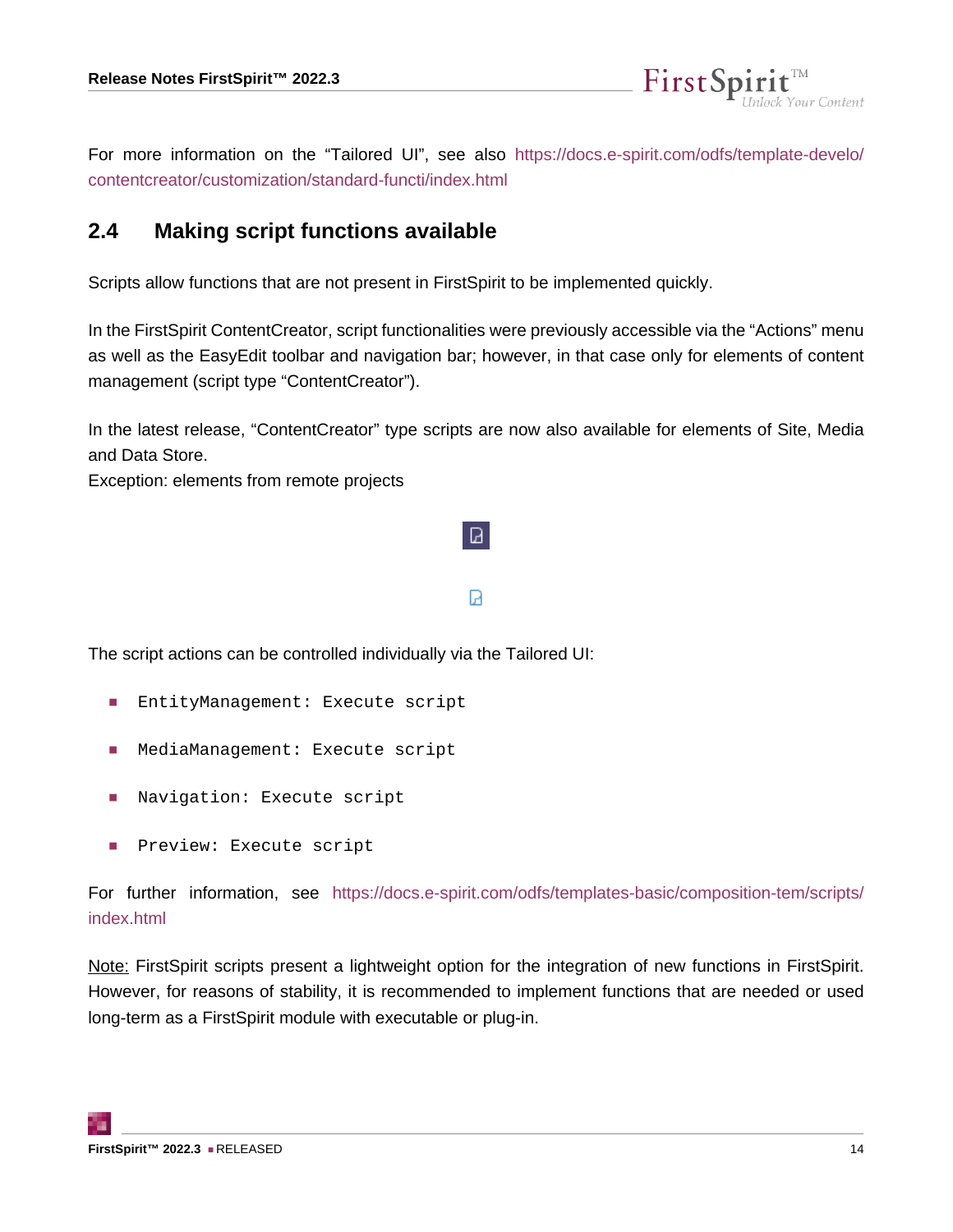

#### <span id="page-14-0"></span>**2.5 Search: Only hits with Visible permission**

The "Search" report now only displays elements in the search results list for which the editor has the "Visible" permission. Otherwise, the element is not displayed as a search result. In the past, elements for which the editor did not have Visible permissions were also displayed labeled \*\* No access \*\*.

Note: If Visible permissions are missing in the parent chain of the respective element, it continues to be displayed in the search results list with the \*\* No access \*\* label. Multiple invisible elements are thereby summarized in one.

#### <span id="page-14-1"></span>**3 FirstSpirit Content Experience Tools (CXT)**

#### <span id="page-14-2"></span>**3.1 Latest module versions**

FirstSpirit 2022.3 supports the following module versions for "FirstSpirit Content Experience Tools".

| Module / file name                     | <b>Version number</b> |
|----------------------------------------|-----------------------|
| <b>FirstSpirit CXT Plattform</b>       | 2.5.3                 |
| platform-[version].fsm                 |                       |
| FirstSpirit CXT DAP Bridge             | 1.44.3                |
| dataservice-[version].fsm              |                       |
| <b>FirstSpirit CXT FragmentCreator</b> | 3.4.6                 |
| fragment-creator-[version].fsm         |                       |
| <b>FirstSpirit Fragment DAP</b>        | 1.40.6                |
| fragmentdap-[version].fsm              |                       |
| <b>FirstSpirit Media DAP</b>           | $1.31.4*$             |
| mediadap-[version].fsm                 |                       |
| <b>FirstSpirit PageRef DAP</b>         | 1.9.4                 |
| pagerefdap-[version].fsm               |                       |
| FirstSpirit Markdown Editor            | $1.29.3*$             |
| markdown-editor-[version].fsm          |                       |
| <b>FirstSpirit Tagging Editor</b>      | 1.29.3                |
| tagging-editor-[version].fsm           |                       |
| FirstSpirit CXT FragmentCreator - CaaS | 1.31.4                |
| Integration                            |                       |
| caas-integration-[version].fsm         |                       |
|                                        |                       |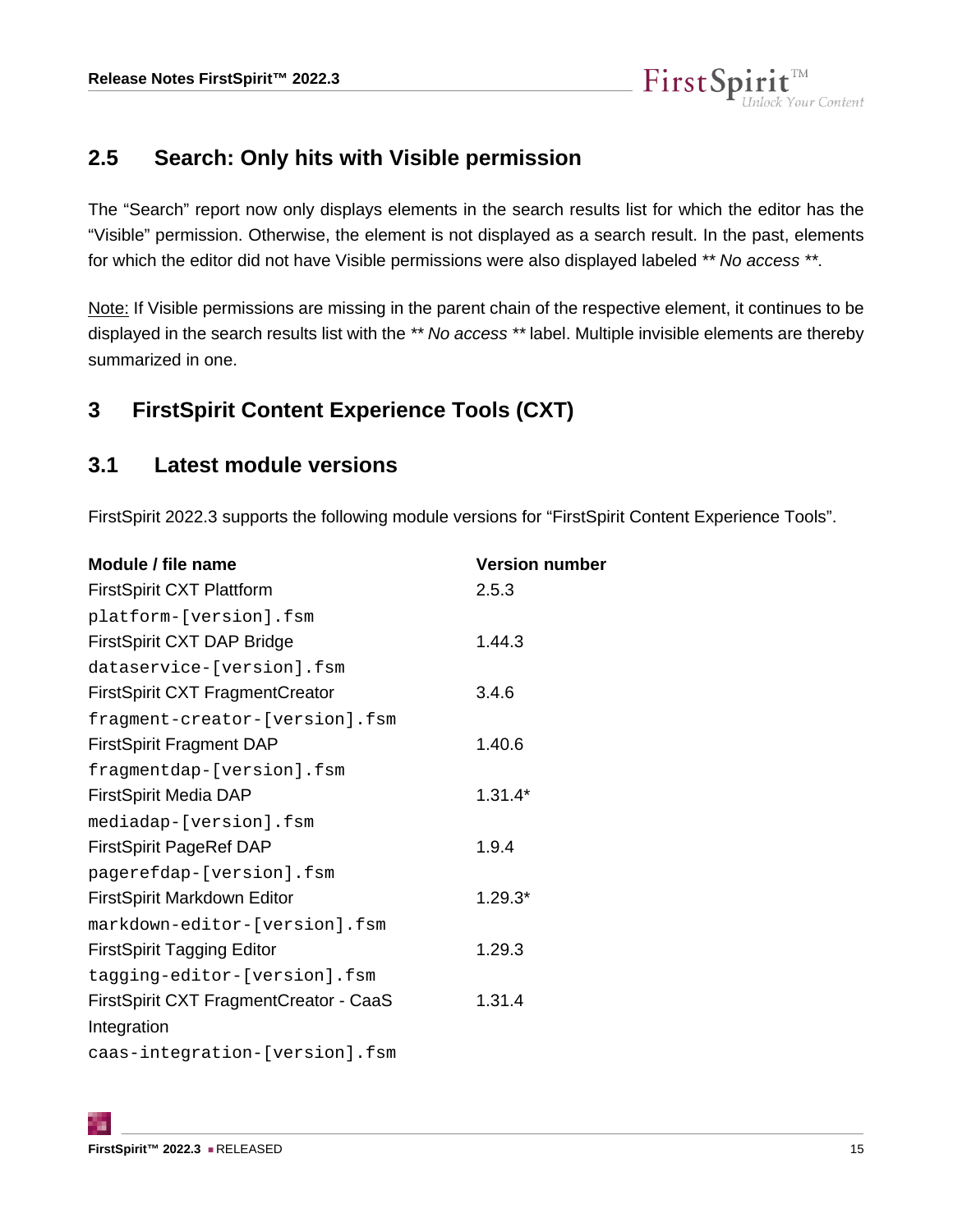

\* These modules require FirstSpirit 2020-03 or higher from this version.

#### <span id="page-15-0"></span>**4 SiteArchitect**

#### <span id="page-15-1"></span>**4.1 Section references: Takeover of the output state**

The state of the source section with respect to the output ("Include this section in the output") is now taken over when a section reference is created. It can be changed again later independently for the source section and the section reference. The state of the output is no longer synchronized between source section and section reference **after** creating a section reference.

#### <span id="page-15-2"></span>**5 Template development**

#### <span id="page-15-3"></span>**5.1 contentSelect: Direct indication of queries**

Queries can now be referenced directly in the *contentSelect* function using the queryUid parameter.

Example:

```
<CMS_FUNCTION name="contentSelect" resultname="myContentSelectFunction">
    <CMS_PARAM name="queryUid" value="mySchema.myQuery"/>
</CMS_FUNCTION>
```
For more information, see [https://docs.e-spirit.com/odfs/template-develo/template-syntax/functions/](https://docs.e-spirit.com/odfs/template-develo/template-syntax/functions/header/contentselect/index.html) [header/contentselect/index.html.](https://docs.e-spirit.com/odfs/template-develo/template-syntax/functions/header/contentselect/index.html)

#### <span id="page-15-4"></span>**6 Deprecations**

For e-Spirit, an important goal in software development is to avoid introducing incompatibilities and migration expenditures related to updating from one FirstSpirit release to the next as much as possible or to compensate for these within the software. FirstSpirit updates should generally be deployable with little effort or able to be carried out in a fully automated fashion.

However - not least in order to ensure maintainability and to future-proof the software - e-Spirit cannot fully avoid replacing existing functionality with new mechanisms. In the future, functionality that will be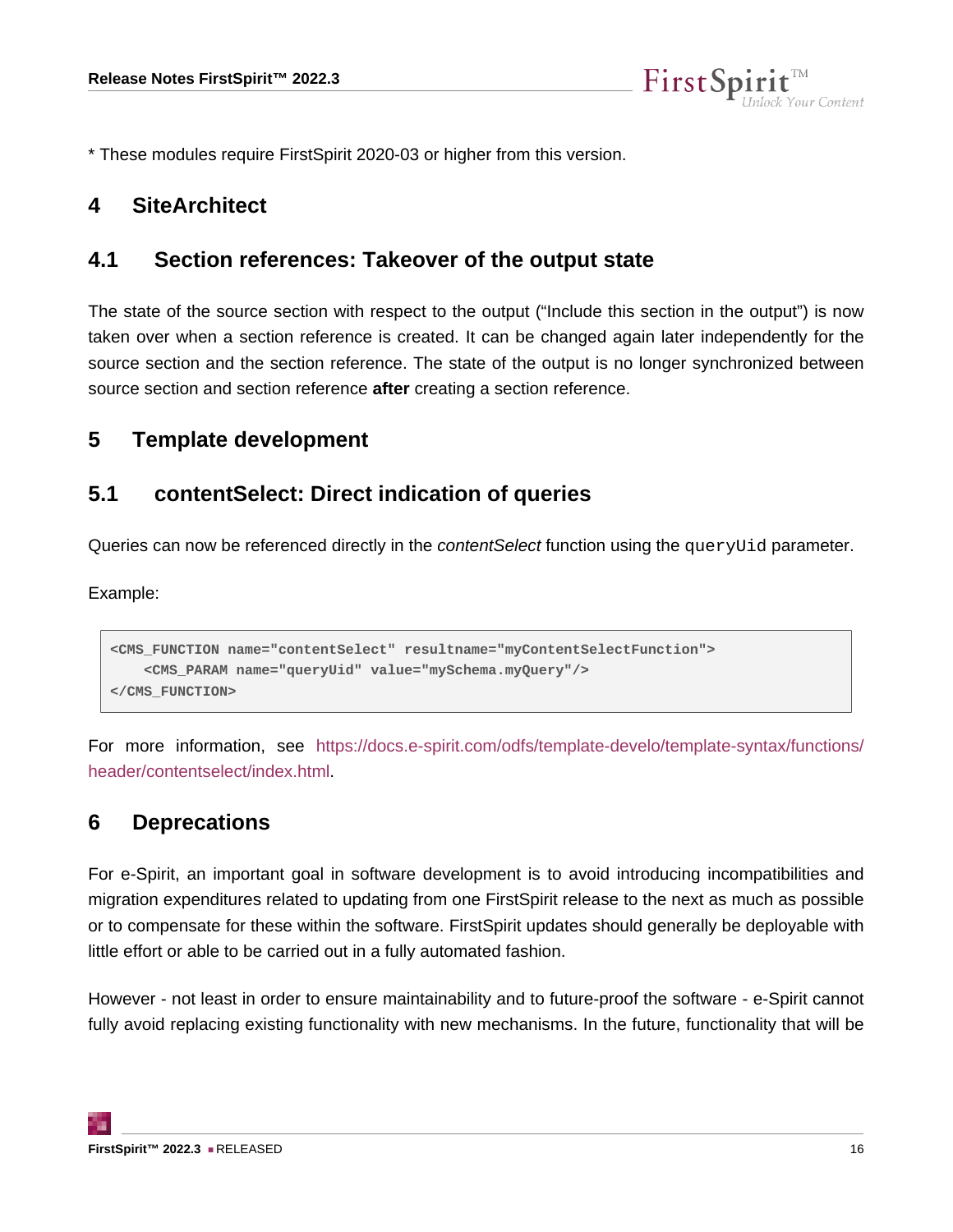

 $\textbf{FirstSplit}_{\textit{Unlock Your Content}}^{\textit{TM}}$ 

| <b>Functionality</b>                                                                                                         | Deprecated as of | Will be removed/<br>Was removed as of |
|------------------------------------------------------------------------------------------------------------------------------|------------------|---------------------------------------|
| Input component CMS_INPUT_CONTENTAREALIST                                                                                    | 5.2R3            |                                       |
| Input component CMS_INPUT_CONTENTLIST                                                                                        | 5.2R3            |                                       |
| Input component CMS_INPUT_FILE                                                                                               | 5.2R3            |                                       |
| Input component CMS_INPUT_LINKLIST                                                                                           | 5.2R3            |                                       |
| Input component CMS_INPUT_OBJECTCHOOSER                                                                                      | 5.2R3            |                                       |
| Input component CMS_INPUT_PAGEREF                                                                                            | 5.2R3            |                                       |
| Input component CMS_INPUT_PICTURE                                                                                            | 5.2R3            |                                       |
| Input component CMS_INPUT_TABLIST                                                                                            | 5.2R3            |                                       |
| FirstSpirit Developer API:<br>de.espirit.firstspirit.agency.GroupsAgent                                                      | 5.2R15           |                                       |
| FirstSpirit Access API: delete<br>(de.espirit.firstspirit.access.AccessUtil)                                                 | 5.2R18           |                                       |
| FirstSpirit Access API: release<br>(de.espirit.firstspirit.access.AccessUtil)                                                | 2018-06          |                                       |
| FirstSpirit Developer API: getLastLoginAsDate<br>(de.espirit.firstspirit.agency.UserStatisticsAgent)                         | 2018-07          |                                       |
| FirstSpirit Developer API:<br>remainingDurationOfCurrentStageInMillis<br>(de.espirit.firstspirit.server.MaintenanceModeInfo) | 2018-07          |                                       |
| FirstSpirit Developer API:<br>getStartingTimeOfStageAsDate<br>(de.espirit.firstspirit.server.MaintenanceModeInfo)            | 2018-07          |                                       |
| FirstSpirit Access API:<br>getSelectedWebserverConfiguration<br>(de.espirit.firstspirit.access.serverConfiguration)          | 2018-10          |                                       |
|                                                                                                                              |                  |                                       |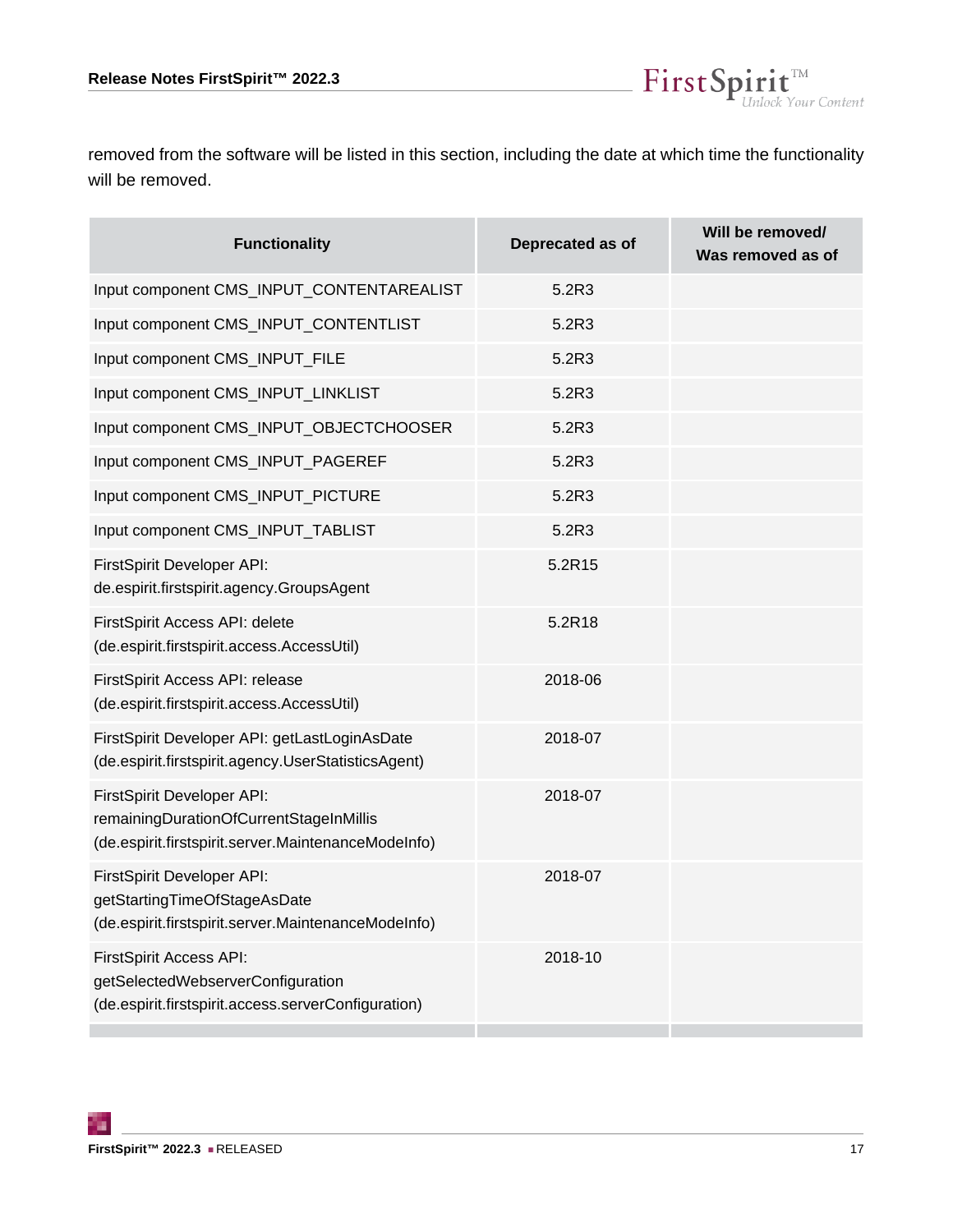

| <b>Functionality</b>                                                                                                       | Deprecated as of | Will be removed/<br>Was removed as of |
|----------------------------------------------------------------------------------------------------------------------------|------------------|---------------------------------------|
| <b>FirstSpirit Access API:</b><br>setSelectedWebserverConfiguration<br>(de.espirit.firstspirit.access.serverConfiguration) | 2018-10          |                                       |
| FirstSpirit Access API: getSelectedWebServer<br>(de.espirit.firstspirit.access.project.Project)                            | 2018-10          |                                       |
| FirstSpirit Access API: setSelectedWebServer<br>(de.espirit.firstspirit.access.project.Project)                            | 2018-10          |                                       |
| FirstSpirit Developer API:<br>getLostAndFoundStoreNodes();<br>(de.espirit.firstspirit.feature.FeatureInstallResult)        | 2018-10          |                                       |
| FirstSpirit Developer API: getDeletedStoreNodes();<br>(de.espirit.firstspirit.feature.FeatureInstallResult)                | 2018-10          |                                       |
| FirstSpirit Access API:<br>de.espirit.firstspirit.access.store.Previewable                                                 | 2019-01          |                                       |
| WebSphere Application Server support for FirstSpirit                                                                       | 2019-05          |                                       |
| Legacy mode for the FirstSpirit server and module<br>development                                                           | 2019-06          | 2022-03                               |
| Control files for Windows and Linux operating systems<br>(old)                                                             | 2020-08          |                                       |
| Database layer for Oracle Database 11g/12c                                                                                 | 2020-12          |                                       |
| FirstSpirit Developer API:<br>redirectTemplateLogToDefaultLog() (Interface<br>RenderingAgent.Renderer)                     | 2021-05          |                                       |
| PostgreSQL 9.x support for FirstSpirit                                                                                     | 2022-03          | 2022-03                               |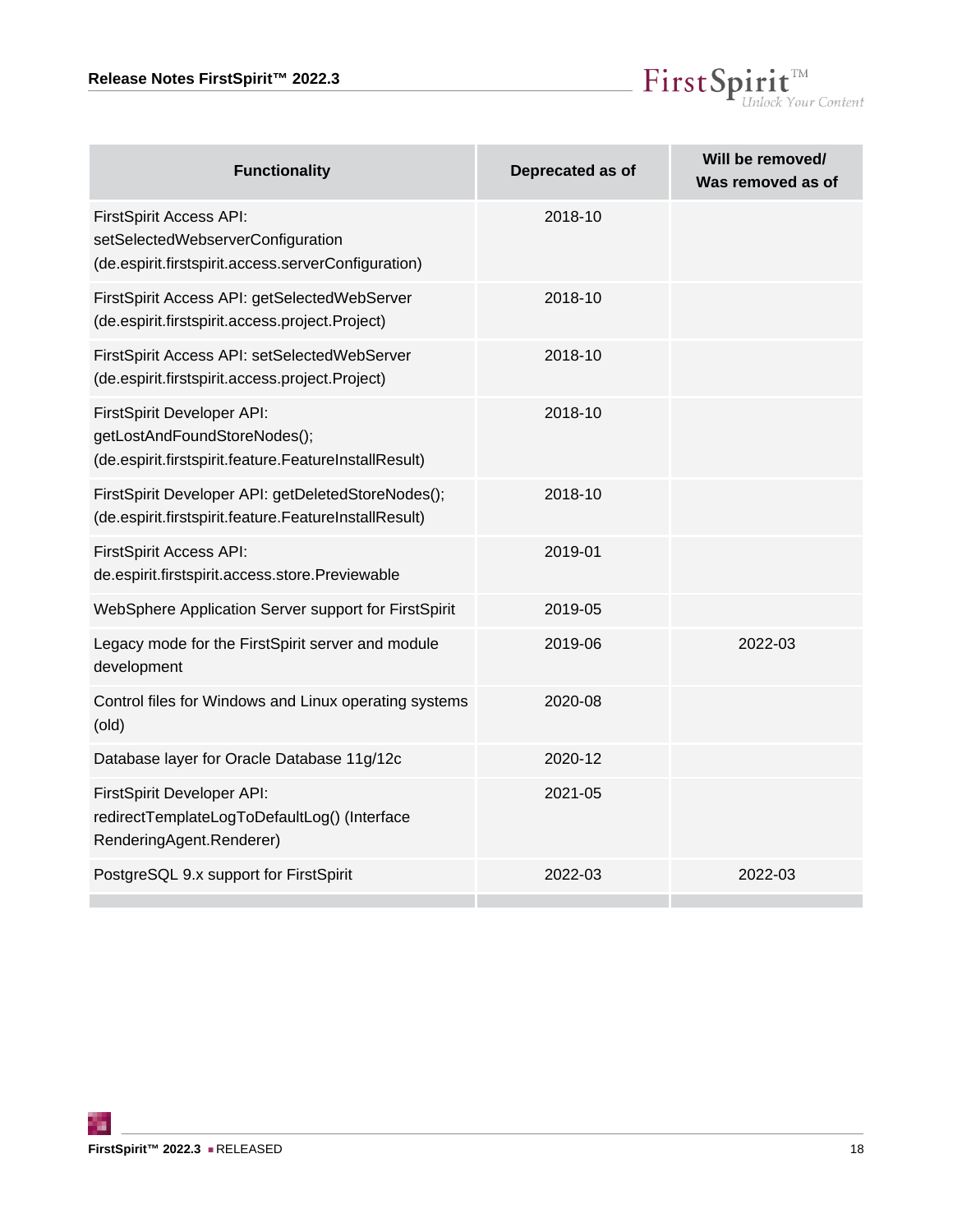

### <span id="page-18-0"></span>**7 Overview**

<span id="page-18-6"></span><span id="page-18-5"></span><span id="page-18-4"></span><span id="page-18-3"></span><span id="page-18-2"></span><span id="page-18-1"></span>

| ID         | <b>Description</b>                                                                                                                                                                                                                                                                                                                  | <b>Categories</b>                                    |
|------------|-------------------------------------------------------------------------------------------------------------------------------------------------------------------------------------------------------------------------------------------------------------------------------------------------------------------------------------|------------------------------------------------------|
| CORE-12536 | The evaluation and display of changes within the version Editor, SiteArchitect,<br>comparison was improved for the FS_CATALOG input component. Version history                                                                                                                                                                      |                                                      |
| CORE-12643 | Queries can now be referenced directly in the <i>contentSelect</i> Content Store, Database,<br>function.                                                                                                                                                                                                                            | Developer, Template<br>Development                   |
|            | Further information can be found in chapter "Template development:<br>contentSelect: Direct indication of queries".                                                                                                                                                                                                                 |                                                      |
| CORE-13679 | In the project selection, all projects for which the "ApplicationPlugin: FirstSpirit Administrator,<br>FragmentCreator" checkbox is not explicitly deactivated will be<br>displayed.                                                                                                                                                | FirstSpirit home page,<br>FragmentCreator            |
|            | Further information can be found in chapter "Administration:<br>FirstSpirit start page and FragmentCreator projects".                                                                                                                                                                                                               |                                                      |
| CORE-14045 | As of the latest FirstSpirit release, some binary files (. jar) are no FirstSpirit Administrator,<br>longer provided and must be replaced with their successors.<br>Beyond that, FirstSpirit Server that are still operated in "Legacy ServerMonitoring<br>mode" will no longer be updated to newer releases (fs-update<br>tar.gz). | ServerManager,                                       |
|            | Further information can be found in chapter "Administration:<br>Omission of the 'Legacy mode': Legacy files will no longer be<br>available".                                                                                                                                                                                        |                                                      |
| CORE-14046 | Modules and extensions for FirstSpirit 2022.3.<br>Further information can be found in chapter "Administration: Launcher, Modules<br>Modules and extensions for FirstSpirit 2022.3".                                                                                                                                                 | Developer, FSDevTools,<br>FirstSpirit Administrator, |
| CORE-14067 | Hiccups of the Java VM are now also registered by the Application Monitoring, Server<br>Server on which the FirstSpirit web applications are running and Administrator<br>logged in the fs-server.log file.                                                                                                                         |                                                      |
|            | Further information can be found in chapter "Administration: Web<br>server: Recognition of JVM Hiccups".                                                                                                                                                                                                                            |                                                      |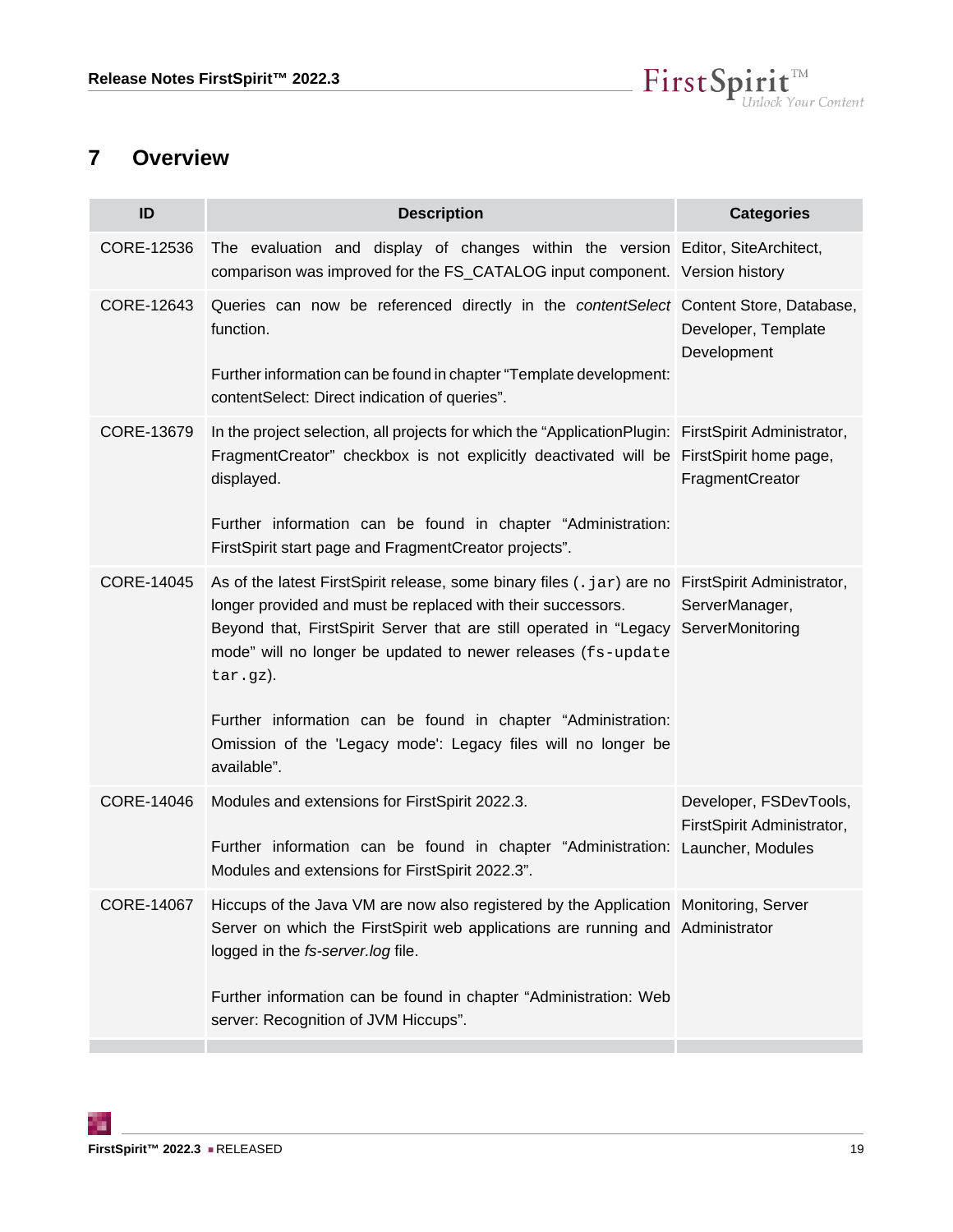

<span id="page-19-6"></span><span id="page-19-5"></span><span id="page-19-4"></span><span id="page-19-3"></span><span id="page-19-2"></span><span id="page-19-1"></span><span id="page-19-0"></span>

| ID                       | <b>Description</b>                                                                                                                                                                                                                                                                                                                                                                                                         | <b>Categories</b>                                                |
|--------------------------|----------------------------------------------------------------------------------------------------------------------------------------------------------------------------------------------------------------------------------------------------------------------------------------------------------------------------------------------------------------------------------------------------------------------------|------------------------------------------------------------------|
| CORE-14085               | An error has been fixed that could result in that in rare cases, not FirstSpirit Administrator,<br>all required data was exported with project exports that had limits ServerManager<br>with respect to time or the number of revisions ("Only export more<br>recent revisions" or "Limit number of exported revisions to"). This<br>could result in errors after the import, such as incorrect parent/child<br>relations. |                                                                  |
| CORE-14131<br>CORE-14182 | The latest FirstSpirit release has implemented rework for the FirstSpirit Administrator,<br>omission of the "InternalJetty".<br>Further information can be found in chapter "Administration: Web ServerMonitoring, Web<br>server: Rework for the removal of the Internal Jetty".                                                                                                                                           | <b>FirstSpirit Jetty Web</b><br>Server, ServerManager,<br>server |
| CORE-14142               | The state of the source section with respect to the output ("include Editor, Page Store,<br>this section in the output") is now taken over when a section SiteArchitect<br>reference is created.<br>Further information can be found in chapter "SiteArchitect: Section<br>references: Takeover of the output state".                                                                                                      |                                                                  |
| CORE-14190               | The latest FirstSpirit release includes the official release for the use FirstSpirit Administrator,<br>of Java 17 with FirstSpirit. At the time, the support for Java 16 is Java<br>discontinued.<br>Further information can be found in chapter "Administration:<br>Release of Java 17".                                                                                                                                  |                                                                  |
| CORE-14191               | The latest FirstSpirit release provides new MBeans.<br>Further information can be found in chapter "Administration: Web<br>server and web apps: New MBeans".                                                                                                                                                                                                                                                               | FirstSpirit Administrator,<br>Monitoring, Web server             |
| CORE-14193               | The latest FirstSpirit release includes the official release for the use Content Store, Database,<br>of PostgreSQL 14.x with FirstSpirit.<br>Further information can be found in chapter "Administration:<br>Compatibility: 'PostGreSQL' database".                                                                                                                                                                        | Developer, FirstSpirit<br>Administrator                          |
| CORE-14203               | The statistic data that, for example, can be accessed in Monitoring, Server<br>ServerMonitoring under "Monitoring/Codes" or "Activities" via the Administrator,<br>envelope icon is now also saved via a server restart.                                                                                                                                                                                                   | ServerMonitoring                                                 |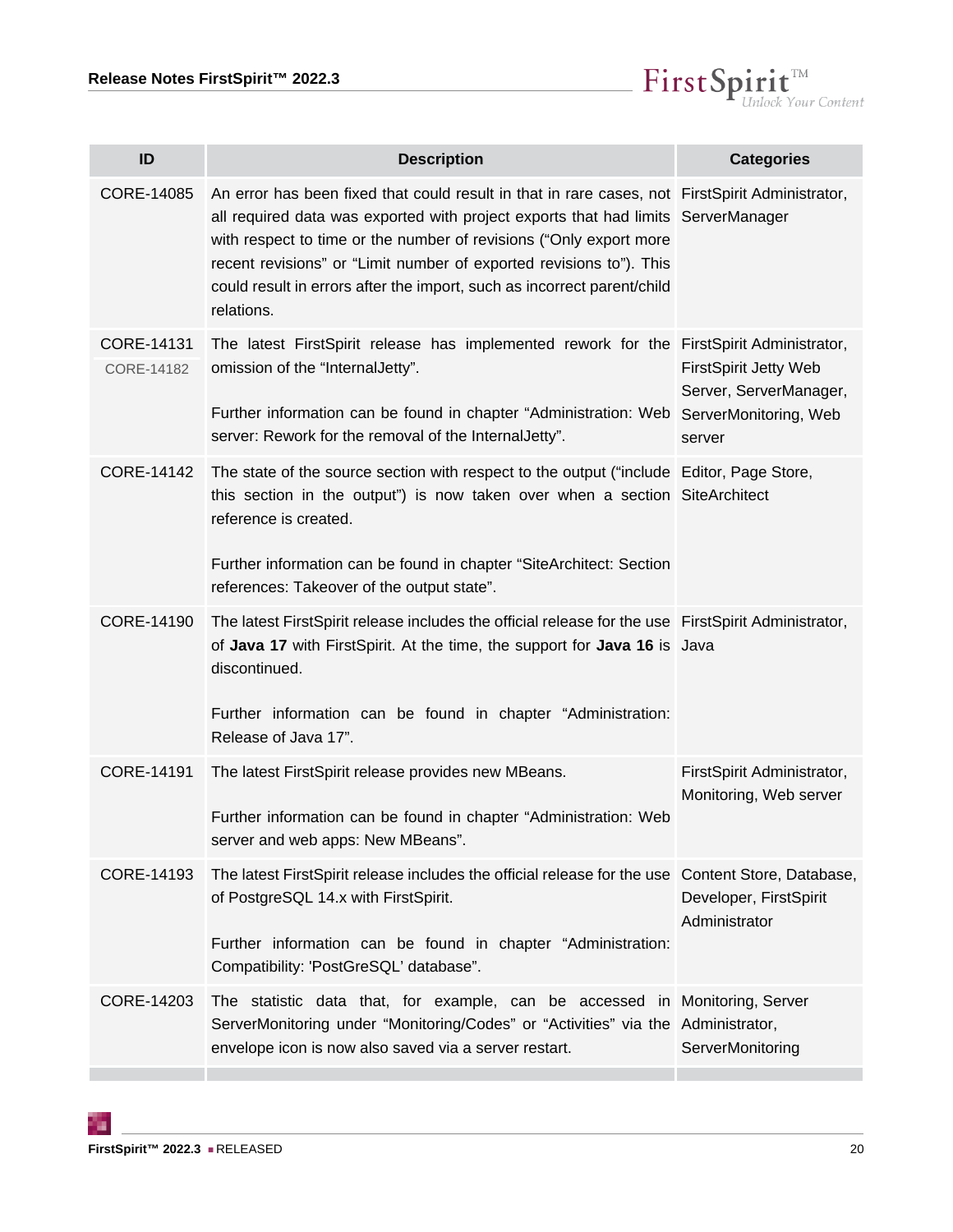

<span id="page-20-9"></span><span id="page-20-8"></span><span id="page-20-7"></span><span id="page-20-6"></span><span id="page-20-5"></span><span id="page-20-4"></span><span id="page-20-3"></span><span id="page-20-2"></span><span id="page-20-1"></span><span id="page-20-0"></span>

| ID         | <b>Description</b>                                                                                                                                                                                                                                                                                | <b>Categories</b>                                                                                         |
|------------|---------------------------------------------------------------------------------------------------------------------------------------------------------------------------------------------------------------------------------------------------------------------------------------------------|-----------------------------------------------------------------------------------------------------------|
| CORE-14214 | In the JSON output, the date is now always output in Support for JSON<br>the unabbreviated format including seconds and milliseconds.<br>Example: "2022-02-14T08:32:00.000Z"                                                                                                                      |                                                                                                           |
| CORE-14220 | An error has been eliminated that, in rare cases, could lead to Server Administrator<br>unusually long generating actions due to an incorrect cache storage<br>distribution.                                                                                                                      |                                                                                                           |
| CORE-14225 | FirstSpirit Content Experience Tools: Latest module versions<br>Further information can be found in chapter "FirstSpirit Content FirstSpirit Content<br>Experience Tools (CXT): Latest module versions".                                                                                          | Developer, FirstSpirit<br>Administrator,<br>Experience Tools (CXT),<br>FragmentCreator,<br><b>Modules</b> |
| CXT-1600   | Checking of rules has been optimized.                                                                                                                                                                                                                                                             | ContentCreator, Dynamic<br>Forms                                                                          |
| CXT-1975   | When creating a new page in the ContentCreator, the position of the ContentCreator, Editor<br>new page is now initially visible in the navigation.                                                                                                                                                |                                                                                                           |
| CXT-2288   | When creating a new page in the ContentCreator, the selected ContentCreator, Editor<br>options are now highlighted more clearly.                                                                                                                                                                  |                                                                                                           |
| CXT-2308   | For the creation of new sections, the consideration of user ContentCreator, Editor,<br>permissions for sections that can be used as master copies has Permissions<br>been improved.                                                                                                               |                                                                                                           |
| CXT-2313   | The navigation bar in the FirstSpirit ContentCreator can now be ContentCreator,<br>configured via the Navigation: Enabled feature of the "Tailored Developer, Editor,<br>UI".<br>Further information can be found in chapter "ContentCreator:<br>Configuring the navigation bar via Tailored UI". | FirstSpirit Administrator,<br>Navigation view                                                             |
| CXT-2348   | A selection of the next editor is now possible when activating ContentCreator, Editor,<br>multiple workflows at the same time.                                                                                                                                                                    | Workflow                                                                                                  |
| CXT-2354   | An error has been corrected which, in very rare cases, may have ContentCreator<br>resulted in display errors with the use of InEdit.                                                                                                                                                              |                                                                                                           |
|            |                                                                                                                                                                                                                                                                                                   |                                                                                                           |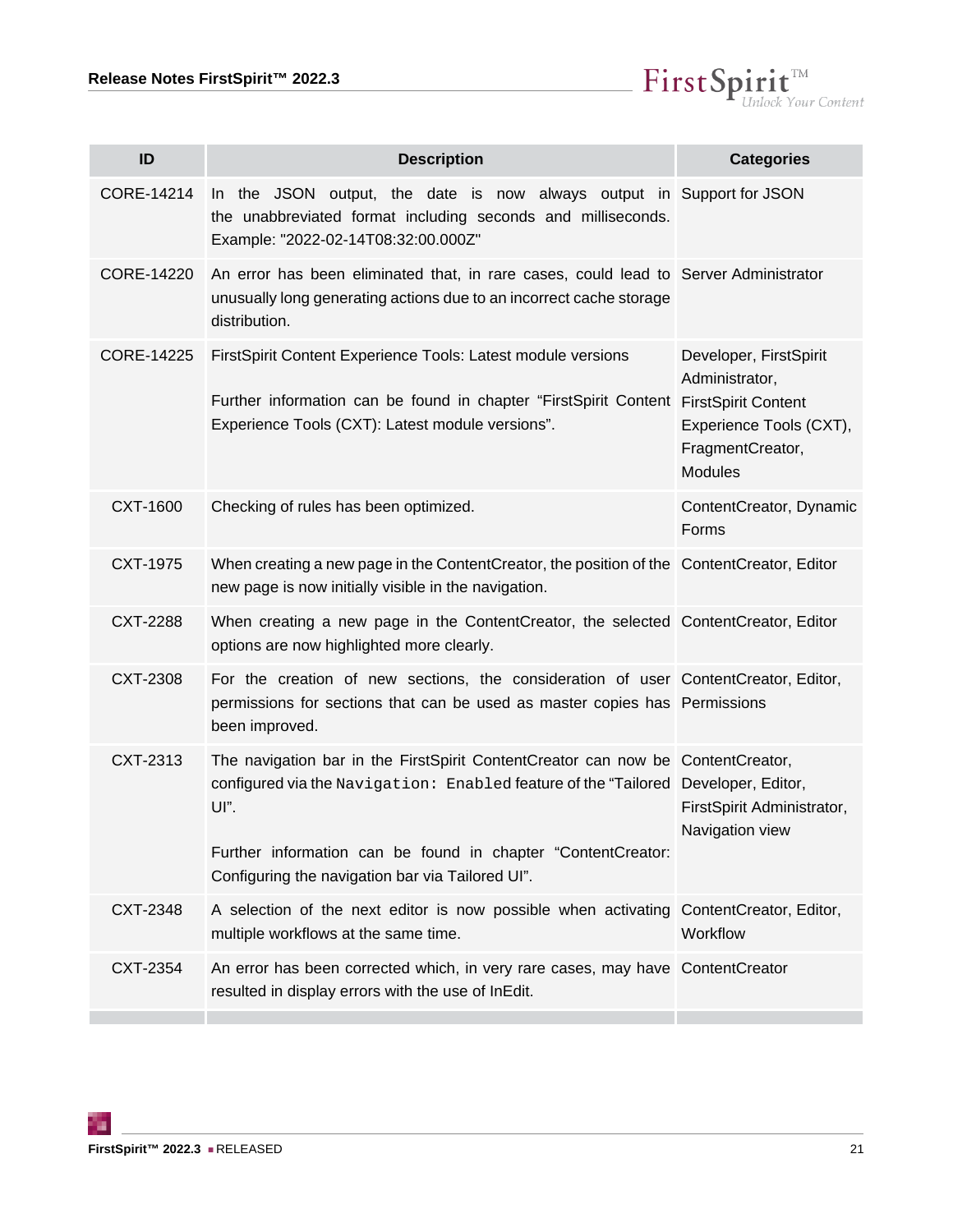

<span id="page-21-6"></span><span id="page-21-5"></span><span id="page-21-4"></span><span id="page-21-3"></span><span id="page-21-2"></span><span id="page-21-1"></span><span id="page-21-0"></span>

| ID       | <b>Description</b>                                                                                                                                                                                                                                                                                                                                                                                                                      | <b>Categories</b>                                      |
|----------|-----------------------------------------------------------------------------------------------------------------------------------------------------------------------------------------------------------------------------------------------------------------------------------------------------------------------------------------------------------------------------------------------------------------------------------------|--------------------------------------------------------|
| CXT-2370 | New sections can now also be created for content areas in the ContentCreator,<br>navigation bar of the FirstSpirit ContentCreator.<br>And, the creation of sections can now be controlled separately for<br>the navigation bar and the EasyEdit bar via the "Tailored UI".<br>Further information can be found in chapter "ContentCreator:<br>Navigation bar: Creating sections".                                                       | Developer, Editor,<br>Navigation view                  |
| CXT-2374 | Switching languages in the form could incorrectly cause ContentCreator, Editor<br>change recognition when the form contained one of the<br>FS_CATALOG, CMS_INPUT_IMAGEMAP, CMS_INPUT_LINK or<br>CMS_INPUT_PERMISSION input components.                                                                                                                                                                                                  |                                                        |
| CXT-2466 | Scripts in ContentCreator<br>Further information can be found in chapter "ContentCreator: Development, Template<br>Making script functions available".                                                                                                                                                                                                                                                                                  | ContentCreator,<br>Developer, Template<br><b>Store</b> |
| CXT-2504 | The permissions for deleting datasets are now also evaluated Content Store,<br>correctly in the FirstSpirit ContentCreator: Previously, datasets ContentCreator,<br>could only be deleted via the state display in case of special Database, Editor,<br>permissions configurations to the extent that a corresponding Permissions, Workflow<br>workflow was available. Now, deletion is also possible analogously<br>via EasyEdit icon. |                                                        |
| CXT-2506 | A descriptive text can now also be stored for media in the FirstSpirit ContentCreator, Editor,<br>ContentCreator.<br>Further information can be found in chapter "ContentCreator: Media:<br>enter descriptive text".                                                                                                                                                                                                                    | Media, Media Store                                     |
| CXT-2509 | deletion<br>workflow<br>via<br>could<br>result<br>A<br>in<br>java.lang.IllegalStateException in the ContentCreator,<br>the workflow was not executed and the element was not deleted.                                                                                                                                                                                                                                                   | a ContentCreator, Editor                               |
| CXT-2510 | In rare cases, it was possible with open Media management or Data ContentCreator, Editor<br>sources view, that the state display was incorrectly referencing the<br>preview element.                                                                                                                                                                                                                                                    |                                                        |
|          |                                                                                                                                                                                                                                                                                                                                                                                                                                         |                                                        |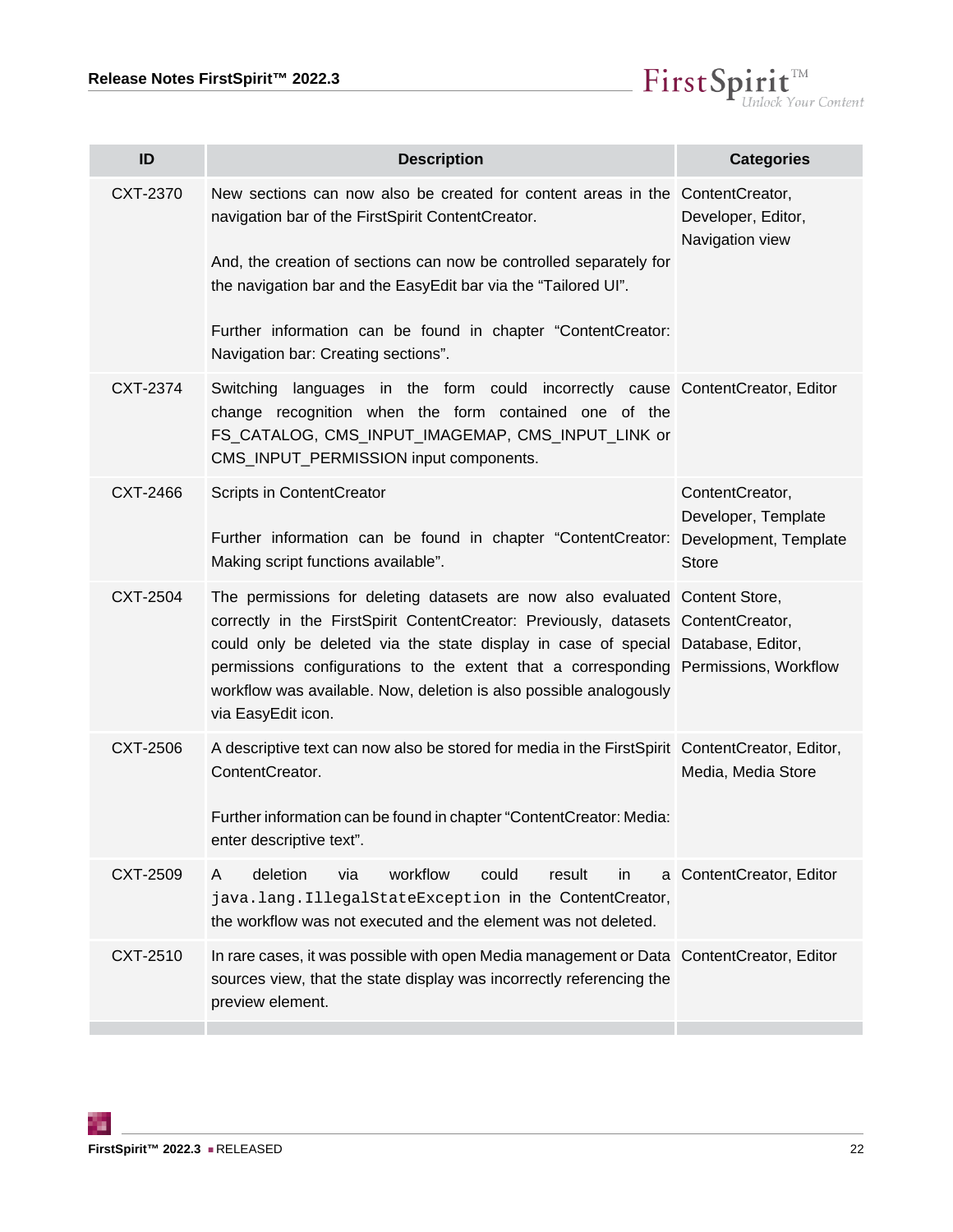

<span id="page-22-6"></span><span id="page-22-5"></span><span id="page-22-4"></span><span id="page-22-3"></span><span id="page-22-2"></span><span id="page-22-1"></span><span id="page-22-0"></span>

| <b>Description</b>                                                                                                                                                                                                                                                                                                                           | <b>Categories</b>                                  |
|----------------------------------------------------------------------------------------------------------------------------------------------------------------------------------------------------------------------------------------------------------------------------------------------------------------------------------------------|----------------------------------------------------|
| The deletion of a dataset now always leads to an update of the Content Store,<br>dataset view. In the past, some datasets continued to be displayed ContentCreator,<br>after the deletion.                                                                                                                                                   | Database, Editor                                   |
| permission check when editing datasets via InEdit ContentCreator, Editor,<br>The<br>improved and now no longer leads to an Permissions<br>has<br>been<br>java.lang.IllegalArgumentException if permissions are<br>missing.                                                                                                                   |                                                    |
| The "Search" report now only displays elements in the search results Content Creator,<br>list for which the editor has the "Visible" permission.<br>Further information can be found in chapter "ContentCreator:<br>Search: Only hits with Visible permission".                                                                              | Permissions, Search                                |
| Some elements that were created new under the root node were not ContentCreator, Editor,<br>displayed directly in the tree view of the FirstSpirit ContentCreator. Media Store, Navigation                                                                                                                                                   | view                                               |
| it<br>possible<br>that<br>In.<br>rare<br>cases<br>was<br>displayed<br>incorrectly<br>navigation<br>bar<br>was<br>in<br>FirstSpirit ContentCreator<br>under macOS (error<br>message:<br>org.apache.catalina.connector.ClientAbortException<br>java.io.IOException: Datenübergabe unterbrochen<br>(broken pipe)).                              | the ContentCreator, Editor,<br>the Navigation view |
| An error has been eliminated that resulted in that the entire parts ContentCreator, Editor,<br>tree was marked recursively as changed in the ContentCreator Navigation view<br>when executing the action "Show in navigation menu" or "Hide<br>in navigation menu". Now, only the changed folder is marked<br>accordingly.                   |                                                    |
| In the navigation bar of the FirstSpirit ContentCreator, the "New ContentCreator, Editor,<br>section" function is now also available for sections that are based Navigation view<br>on a table template.<br>Note: It is still not possible to create sections in the Content Creator<br>that are based on a table template ("data section"). |                                                    |
|                                                                                                                                                                                                                                                                                                                                              |                                                    |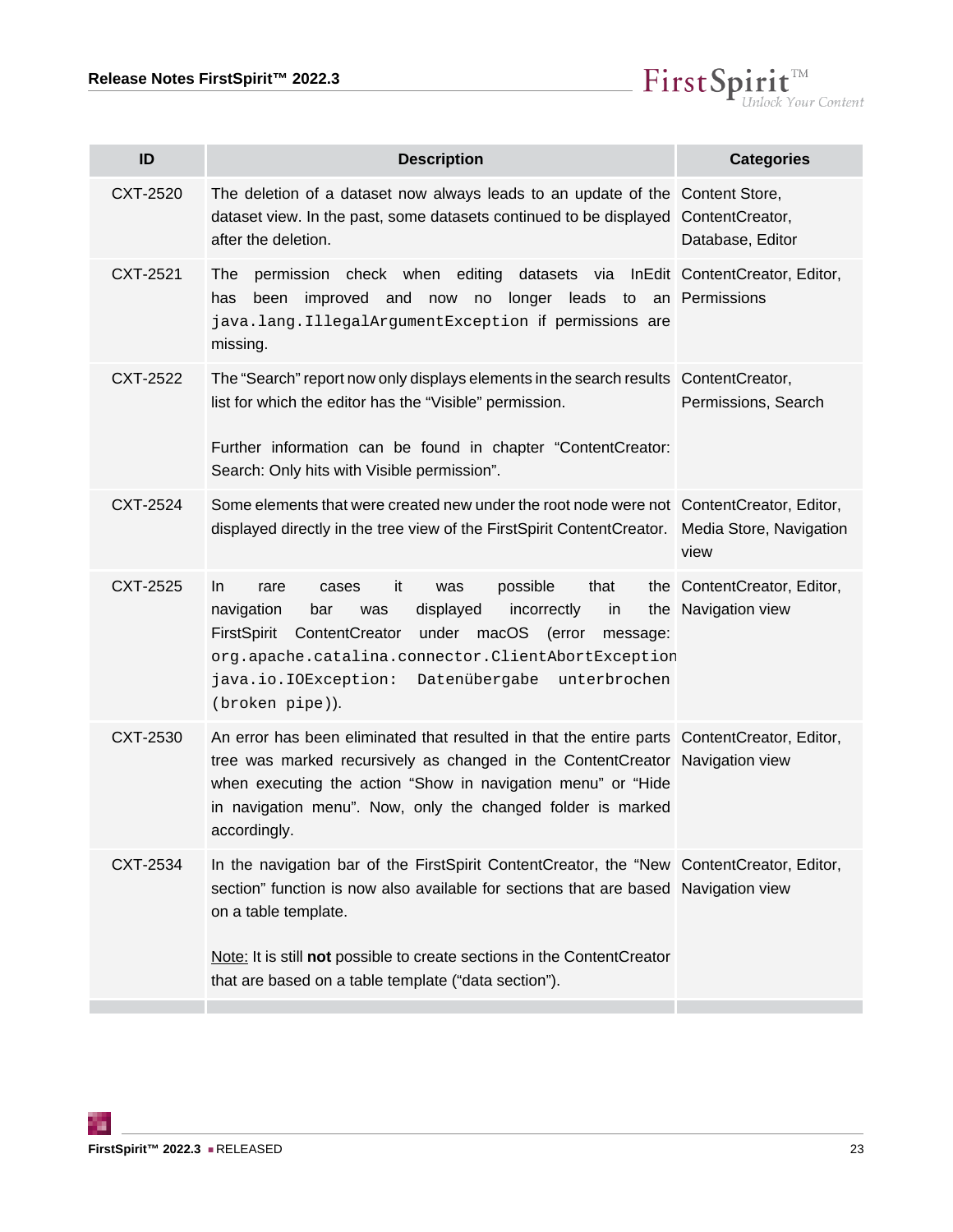

# <span id="page-23-0"></span>**8 Categories**

#### <span id="page-23-1"></span>**8.1 Workflow**

| ID       | <b>Description</b>                                                                                                                                                                                                                                                                                                                                         |
|----------|------------------------------------------------------------------------------------------------------------------------------------------------------------------------------------------------------------------------------------------------------------------------------------------------------------------------------------------------------------|
| CXT-2348 | A selection of the next editor is now possible when activating multiple workflows at the same<br>time.                                                                                                                                                                                                                                                     |
| CXT-2504 | The permissions for deleting datasets are now also evaluated correctly in the FirstSpirit<br>ContentCreator: Previously, datasets could only be deleted via the state display in case of<br>special permissions configurations to the extent that a corresponding workflow was available.<br>Now, deletion is also possible analogously via EasyEdit icon. |

# <span id="page-23-2"></span>**8.2 ContentCreator**

| ID       | <b>Description</b>                                                                                                                                                                                                                                          |
|----------|-------------------------------------------------------------------------------------------------------------------------------------------------------------------------------------------------------------------------------------------------------------|
| CXT-1600 | Checking of rules has been optimized.                                                                                                                                                                                                                       |
| CXT-1975 | When creating a new page in the ContentCreator, the position of the new page is now initially<br>visible in the navigation.                                                                                                                                 |
| CXT-2288 | When creating a new page in the ContentCreator, the selected options are now highlighted<br>more clearly.                                                                                                                                                   |
| CXT-2308 | For the creation of new sections, the consideration of user permissions for sections that can be<br>used as master copies has been improved.                                                                                                                |
| CXT-2313 | The navigation bar in the FirstSpirit ContentCreator can now be configured via the<br>Navigation: Enabled feature of the "Tailored UI".<br>Further information can be found in chapter "ContentCreator: Configuring the navigation bar via<br>Tailored UI". |
| CXT-2348 | A selection of the next editor is now possible when activating multiple workflows at the same<br>time.                                                                                                                                                      |
| CXT-2354 | An error has been corrected which, in very rare cases, may have resulted in display errors with<br>the use of InEdit.                                                                                                                                       |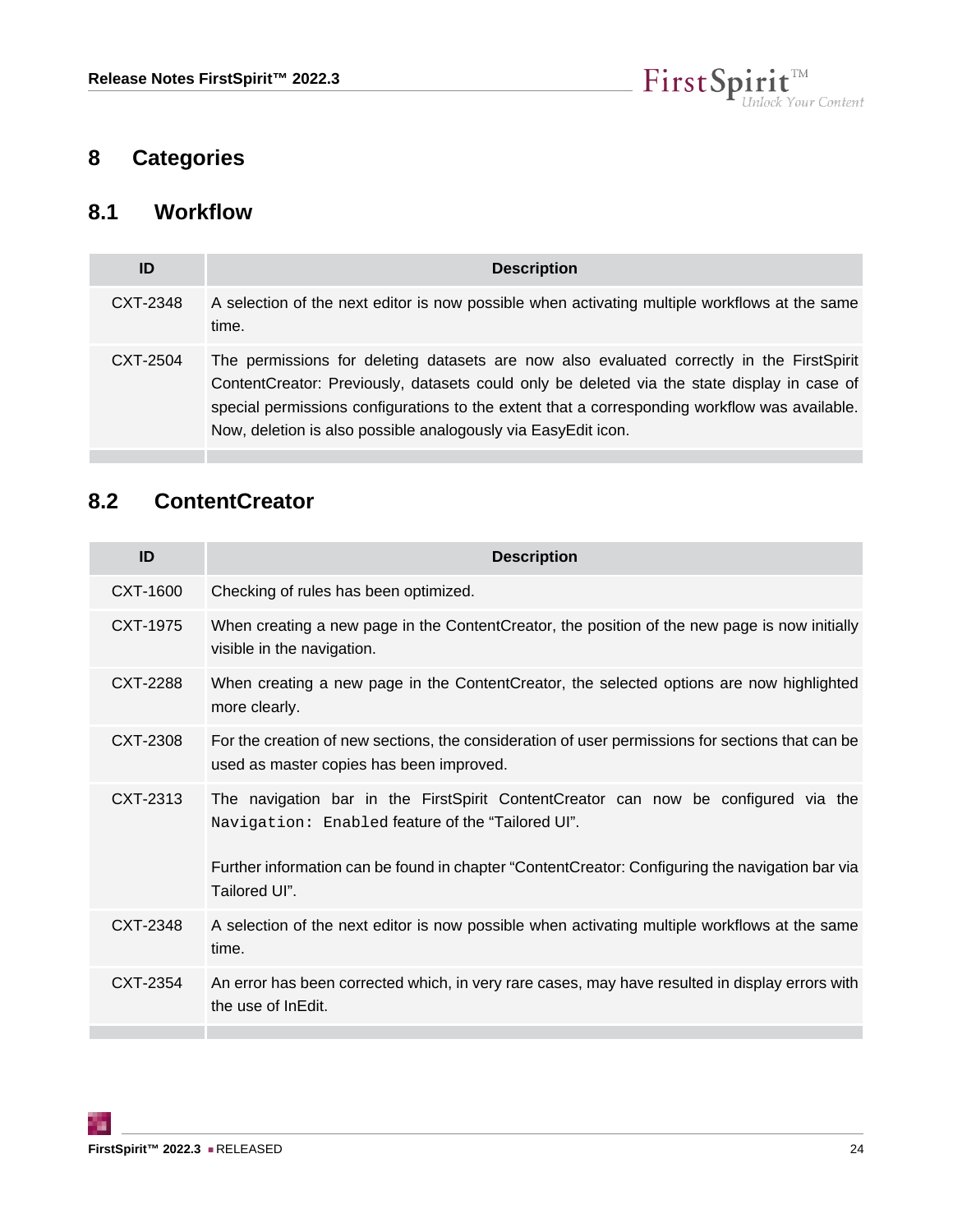

| ID       | <b>Description</b>                                                                                                                                                                                                                                                                                                                                         |
|----------|------------------------------------------------------------------------------------------------------------------------------------------------------------------------------------------------------------------------------------------------------------------------------------------------------------------------------------------------------------|
| CXT-2370 | New sections can now also be created for content areas in the navigation bar of the FirstSpirit<br>ContentCreator.                                                                                                                                                                                                                                         |
|          | And, the creation of sections can now be controlled separately for the navigation bar and the<br>EasyEdit bar via the "Tailored UI".                                                                                                                                                                                                                       |
|          | Further information can be found in chapter "ContentCreator: Navigation bar: Creating sections".                                                                                                                                                                                                                                                           |
| CXT-2374 | Switching languages in the form could incorrectly cause change recognition when the<br>form contained one of the FS_CATALOG, CMS_INPUT_IMAGEMAP, CMS_INPUT_LINK or<br>CMS_INPUT_PERMISSION input components.                                                                                                                                               |
| CXT-2466 | Scripts in ContentCreator                                                                                                                                                                                                                                                                                                                                  |
|          | Further information can be found in chapter "ContentCreator: Making script functions available".                                                                                                                                                                                                                                                           |
| CXT-2504 | The permissions for deleting datasets are now also evaluated correctly in the FirstSpirit<br>ContentCreator: Previously, datasets could only be deleted via the state display in case of<br>special permissions configurations to the extent that a corresponding workflow was available.<br>Now, deletion is also possible analogously via EasyEdit icon. |
| CXT-2506 | A descriptive text can now also be stored for media in the FirstSpirit ContentCreator.                                                                                                                                                                                                                                                                     |
|          | Further information can be found in chapter "ContentCreator: Media: enter descriptive text".                                                                                                                                                                                                                                                               |
| CXT-2509 | A deletion via workflow could result in a java.lang.IllegalStateException in the<br>ContentCreator, the workflow was not executed and the element was not deleted.                                                                                                                                                                                         |
| CXT-2510 | In rare cases, it was possible with open Media management or Data sources view, that the state<br>display was incorrectly referencing the preview element.                                                                                                                                                                                                 |
| CXT-2520 | The deletion of a dataset now always leads to an update of the dataset view. In the past, some<br>datasets continued to be displayed after the deletion.                                                                                                                                                                                                   |
| CXT-2521 | The permission check when editing datasets via InEdit has been improved and now no longer<br>leads to an java.lang.IllegalArgumentException if permissions are missing.                                                                                                                                                                                    |
| CXT-2522 | The "Search" report now only displays elements in the search results list for which the editor<br>has the "Visible" permission.                                                                                                                                                                                                                            |
|          | Further information can be found in chapter "ContentCreator: Search: Only hits with Visible<br>permission".                                                                                                                                                                                                                                                |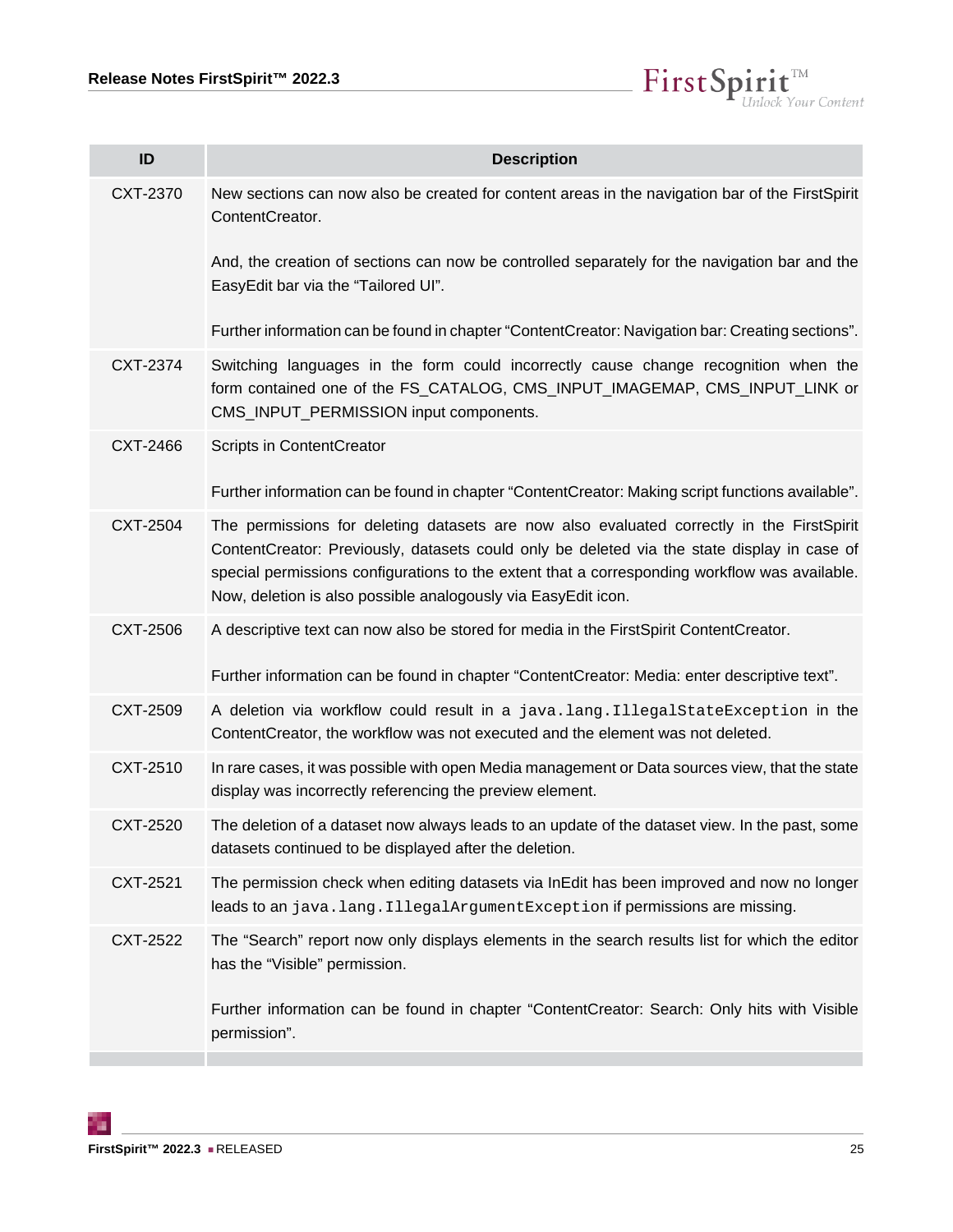

| ID       | <b>Description</b>                                                                                                                                                                                                                                                                                                                    |
|----------|---------------------------------------------------------------------------------------------------------------------------------------------------------------------------------------------------------------------------------------------------------------------------------------------------------------------------------------|
| CXT-2524 | Some elements that were created new under the root node were not displayed directly in the<br>tree view of the FirstSpirit ContentCreator.                                                                                                                                                                                            |
| CXT-2525 | navigation<br>possible<br>that<br>the<br>In.<br>-it<br>bar<br>rare<br>was<br>cases<br>was<br>FirstSpirit<br>ContentCreator<br>macOS<br>displayed<br>the<br>incorrectly<br>under<br>in<br>org.apache.catalina.connector.ClientAbortException:<br>(error<br>message:<br>java.io.IOException: Datenübergabe unterbrochen (broken pipe)). |
| CXT-2530 | An error has been eliminated that resulted in that the entire parts tree was marked recursively as<br>changed in the Content Creator when executing the action "Show in navigation menu" or "Hide<br>in navigation menu". Now, only the changed folder is marked accordingly.                                                         |
| CXT-2534 | In the navigation bar of the First Spirit Content Creator, the "New section" function is now also<br>available for sections that are based on a table template.                                                                                                                                                                       |
|          | Note: It is still <b>not</b> possible to create sections in the ContentCreator that are based on a table<br>template ("data section").                                                                                                                                                                                                |

# <span id="page-25-0"></span>**8.3 Database**

| ID         | <b>Description</b>                                                                                                                                                                                                                                                                                                                                         |
|------------|------------------------------------------------------------------------------------------------------------------------------------------------------------------------------------------------------------------------------------------------------------------------------------------------------------------------------------------------------------|
| CORE-12643 | Queries can now be referenced directly in the <i>contentSelect</i> function.                                                                                                                                                                                                                                                                               |
|            | Further information can be found in chapter "Template development: contentSelect: Direct<br>indication of queries".                                                                                                                                                                                                                                        |
| CORE-14193 | The latest FirstSpirit release includes the official release for the use of PostgreSQL 14.x with<br>FirstSpirit.                                                                                                                                                                                                                                           |
|            | Further information can be found in chapter "Administration: Compatibility: 'PostGreSQL'<br>database".                                                                                                                                                                                                                                                     |
| CXT-2504   | The permissions for deleting datasets are now also evaluated correctly in the FirstSpirit<br>ContentCreator: Previously, datasets could only be deleted via the state display in case of<br>special permissions configurations to the extent that a corresponding workflow was available.<br>Now, deletion is also possible analogously via EasyEdit icon. |
| CXT-2520   | The deletion of a dataset now always leads to an update of the dataset view. In the past, some<br>datasets continued to be displayed after the deletion.                                                                                                                                                                                                   |
|            |                                                                                                                                                                                                                                                                                                                                                            |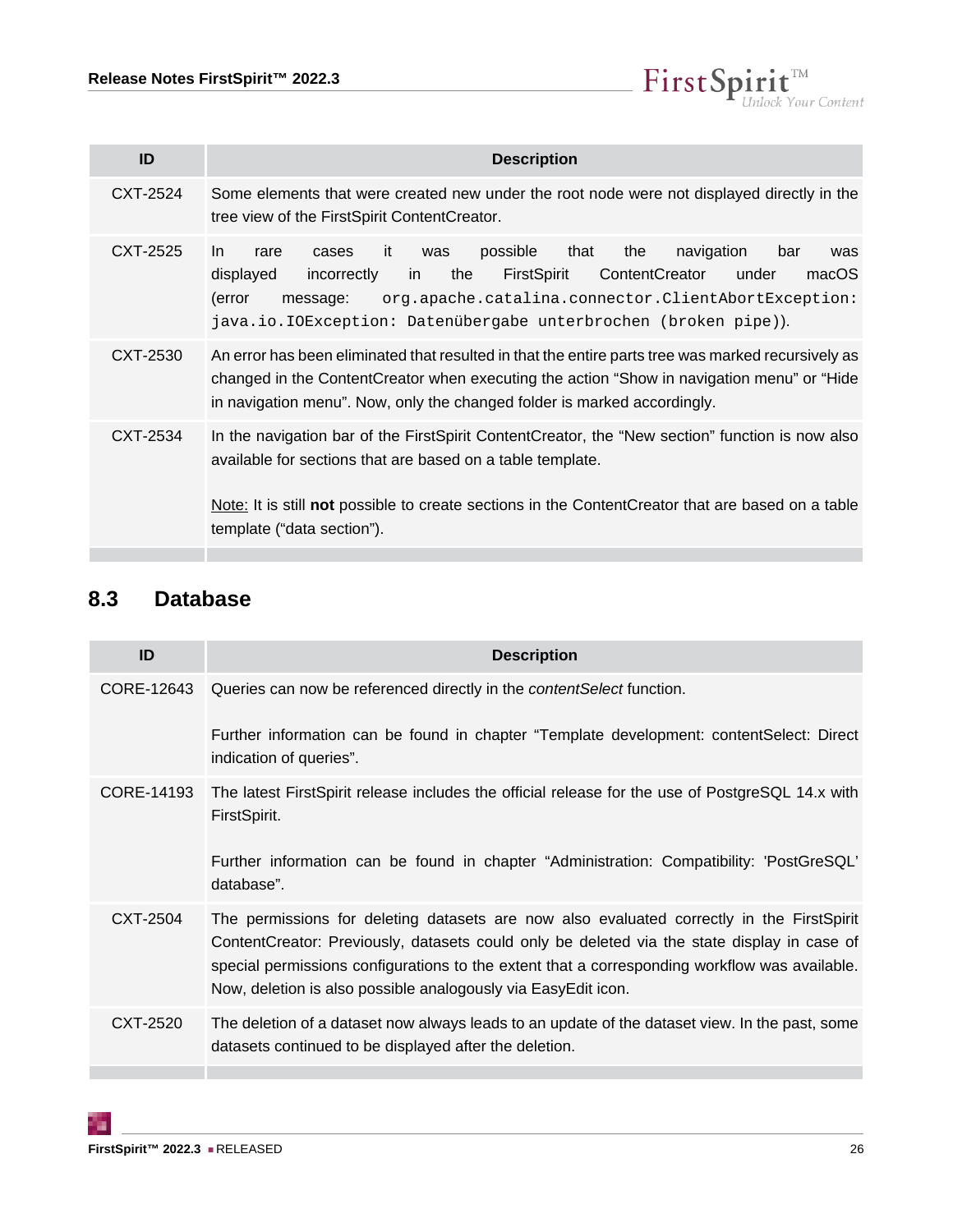

# <span id="page-26-0"></span>**8.4 Content Store**

| ID         | <b>Description</b>                                                                                                                                                                                                                                                                                                                                         |
|------------|------------------------------------------------------------------------------------------------------------------------------------------------------------------------------------------------------------------------------------------------------------------------------------------------------------------------------------------------------------|
| CORE-12643 | Queries can now be referenced directly in the <i>contentSelect</i> function.                                                                                                                                                                                                                                                                               |
|            | Further information can be found in chapter "Template development: contentSelect: Direct<br>indication of queries".                                                                                                                                                                                                                                        |
| CORE-14193 | The latest FirstSpirit release includes the official release for the use of PostgreSQL 14.x with<br>FirstSpirit.                                                                                                                                                                                                                                           |
|            | Further information can be found in chapter "Administration: Compatibility: 'PostGreSQL'<br>database".                                                                                                                                                                                                                                                     |
| CXT-2504   | The permissions for deleting datasets are now also evaluated correctly in the FirstSpirit<br>ContentCreator: Previously, datasets could only be deleted via the state display in case of<br>special permissions configurations to the extent that a corresponding workflow was available.<br>Now, deletion is also possible analogously via EasyEdit icon. |
| CXT-2520   | The deletion of a dataset now always leads to an update of the dataset view. In the past, some<br>datasets continued to be displayed after the deletion.                                                                                                                                                                                                   |
|            |                                                                                                                                                                                                                                                                                                                                                            |

# <span id="page-26-1"></span>**8.5 Dynamic Forms**

|          |                                       | <b>Description</b> |
|----------|---------------------------------------|--------------------|
| CXT-1600 | Checking of rules has been optimized. |                    |

# <span id="page-26-2"></span>**8.6 Developer**

| ID | <b>Description</b>                                                                                                  |
|----|---------------------------------------------------------------------------------------------------------------------|
|    | CORE-12643 Queries can now be referenced directly in the contentSelect function.                                    |
|    | Further information can be found in chapter "Template development: contentSelect: Direct<br>indication of queries". |
|    | CORE-14046 Modules and extensions for FirstSpirit 2022.3.                                                           |
|    |                                                                                                                     |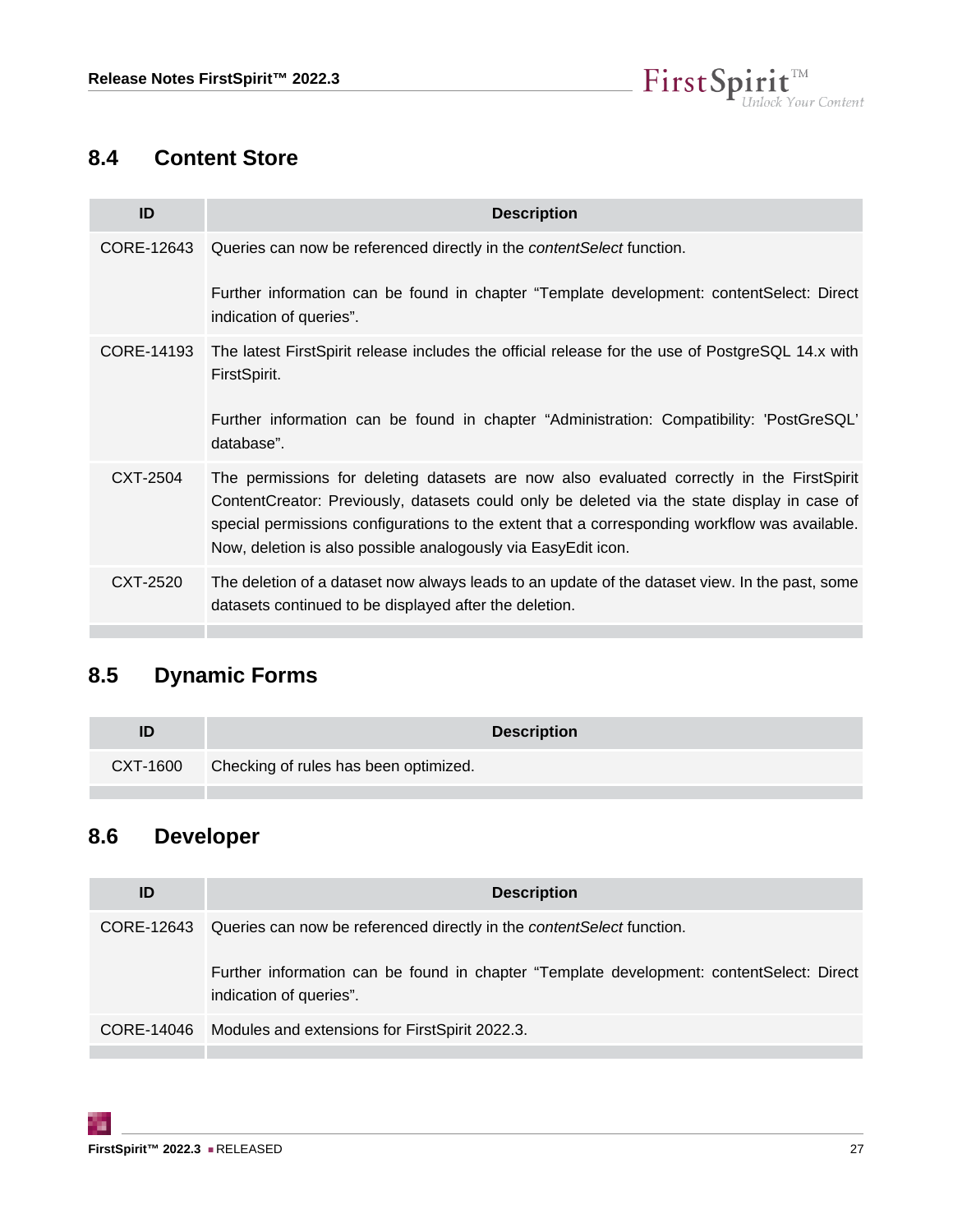

| ID         | <b>Description</b>                                                                                                                      |
|------------|-----------------------------------------------------------------------------------------------------------------------------------------|
|            | Further information can be found in chapter "Administration: Modules and extensions for<br>FirstSpirit 2022.3".                         |
| CORE-14193 | The latest FirstSpirit release includes the official release for the use of PostgreSQL 14.x with<br>FirstSpirit.                        |
|            | Further information can be found in chapter "Administration: Compatibility: 'PostGreSQL'<br>database".                                  |
| CORE-14225 | FirstSpirit Content Experience Tools: Latest module versions                                                                            |
|            | Further information can be found in chapter "FirstSpirit Content Experience Tools (CXT): Latest<br>module versions".                    |
| CXT-2313   | The navigation bar in the FirstSpirit ContentCreator can now be configured via the<br>Navigation: Enabled feature of the "Tailored UI". |
|            | Further information can be found in chapter "ContentCreator: Configuring the navigation bar via<br>Tailored UI".                        |
| CXT-2370   | New sections can now also be created for content areas in the navigation bar of the FirstSpirit<br>ContentCreator.                      |
|            | And, the creation of sections can now be controlled separately for the navigation bar and the<br>EasyEdit bar via the "Tailored UI".    |
|            | Further information can be found in chapter "ContentCreator: Navigation bar: Creating sections".                                        |
| CXT-2466   | Scripts in ContentCreator                                                                                                               |
|            | Further information can be found in chapter "ContentCreator: Making script functions available".                                        |

# <span id="page-27-0"></span>**8.7 FirstSpirit Content Experience Tools (CXT)**

| ID | <b>Description</b>                                                                                                   |
|----|----------------------------------------------------------------------------------------------------------------------|
|    | CORE-14225 FirstSpirit Content Experience Tools: Latest module versions                                              |
|    | Further information can be found in chapter "FirstSpirit Content Experience Tools (CXT): Latest<br>module versions". |

**College**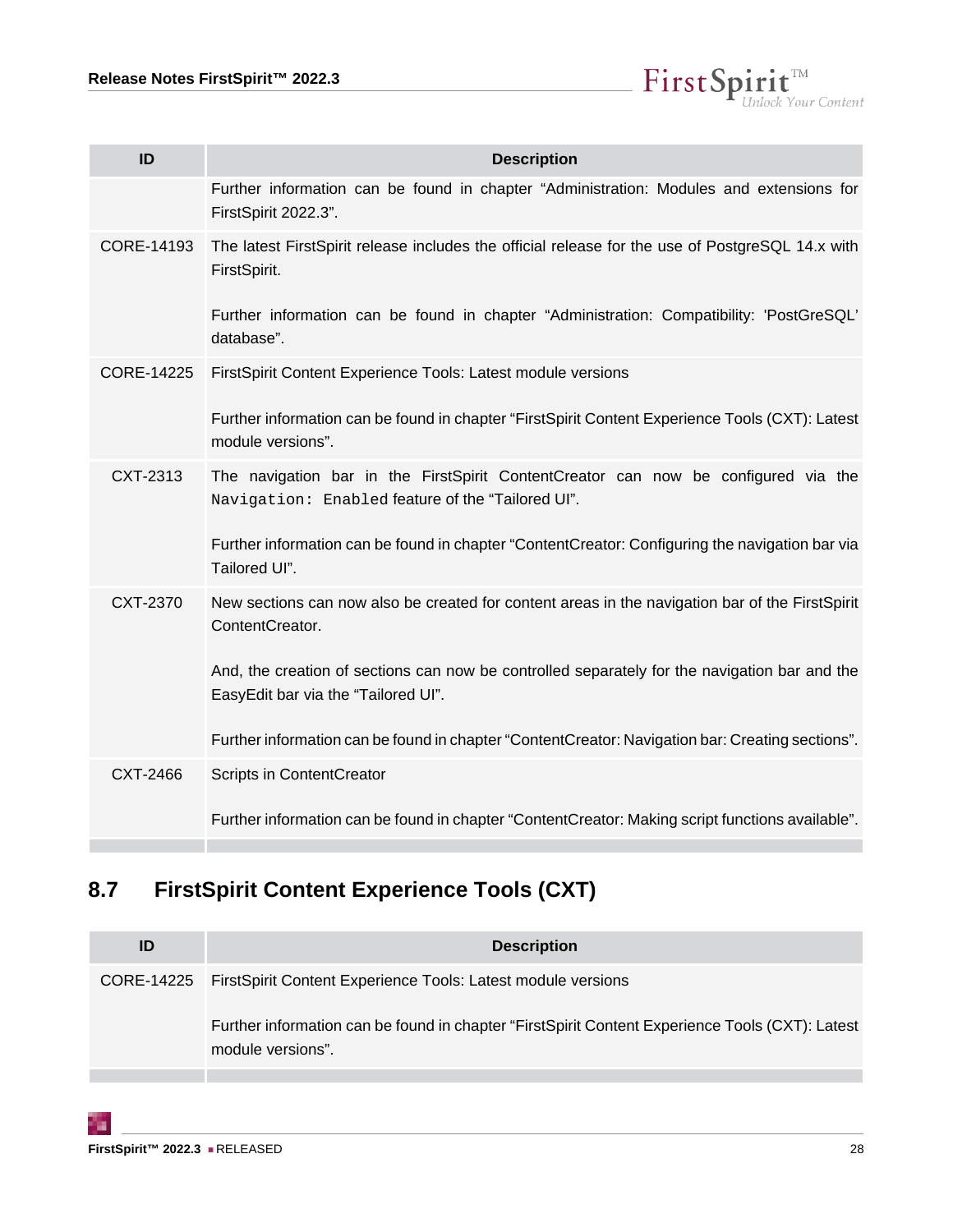

# <span id="page-28-0"></span>**8.8 FirstSpirit Jetty Web Server**

| ID         | <b>Description</b>                                                                                                         |
|------------|----------------------------------------------------------------------------------------------------------------------------|
| CORE-14131 | The latest FirstSpirit release has implemented rework for the omission of the "Internal Jetty".                            |
| CORE-14182 | Further information can be found in chapter "Administration: Web server: Rework for the removal<br>of the Internal Jetty". |

# <span id="page-28-1"></span>**8.9 FirstSpirit home page**

| ID         | <b>Description</b>                                                                                                                                                                                                                                                                |
|------------|-----------------------------------------------------------------------------------------------------------------------------------------------------------------------------------------------------------------------------------------------------------------------------------|
| CORE-13679 | In the project selection, all projects for which the "Application Plugin: Fragment Creator" checkbox<br>is not explicitly deactivated will be displayed.<br>Further information can be found in chapter "Administration: FirstSpirit start page and<br>FragmentCreator projects". |

# <span id="page-28-2"></span>**8.10 FirstSpirit Administrator**

| ID         | <b>Description</b>                                                                                                                                                                                                                                                                                                                                                                                                                                  |
|------------|-----------------------------------------------------------------------------------------------------------------------------------------------------------------------------------------------------------------------------------------------------------------------------------------------------------------------------------------------------------------------------------------------------------------------------------------------------|
| CORE-13679 | In the project selection, all projects for which the "ApplicationPlugin: FragmentCreator" checkbox<br>is not explicitly deactivated will be displayed.<br>Further information can be found in chapter "Administration: FirstSpirit start page and<br>FragmentCreator projects".                                                                                                                                                                     |
|            | CORE-14045 As of the latest FirstSpirit release, some binary files $(.jar)$ are no longer provided and must<br>be replaced with their successors.<br>Beyond that, FirstSpirit Server that are still operated in "Legacy mode" will no longer be updated<br>to newer releases $(fs$ -update $tar.gz$ ).<br>Further information can be found in chapter "Administration: Omission of the 'Legacy mode':<br>Legacy files will no longer be available". |
|            | CORE-14046 Modules and extensions for FirstSpirit 2022.3.                                                                                                                                                                                                                                                                                                                                                                                           |
|            |                                                                                                                                                                                                                                                                                                                                                                                                                                                     |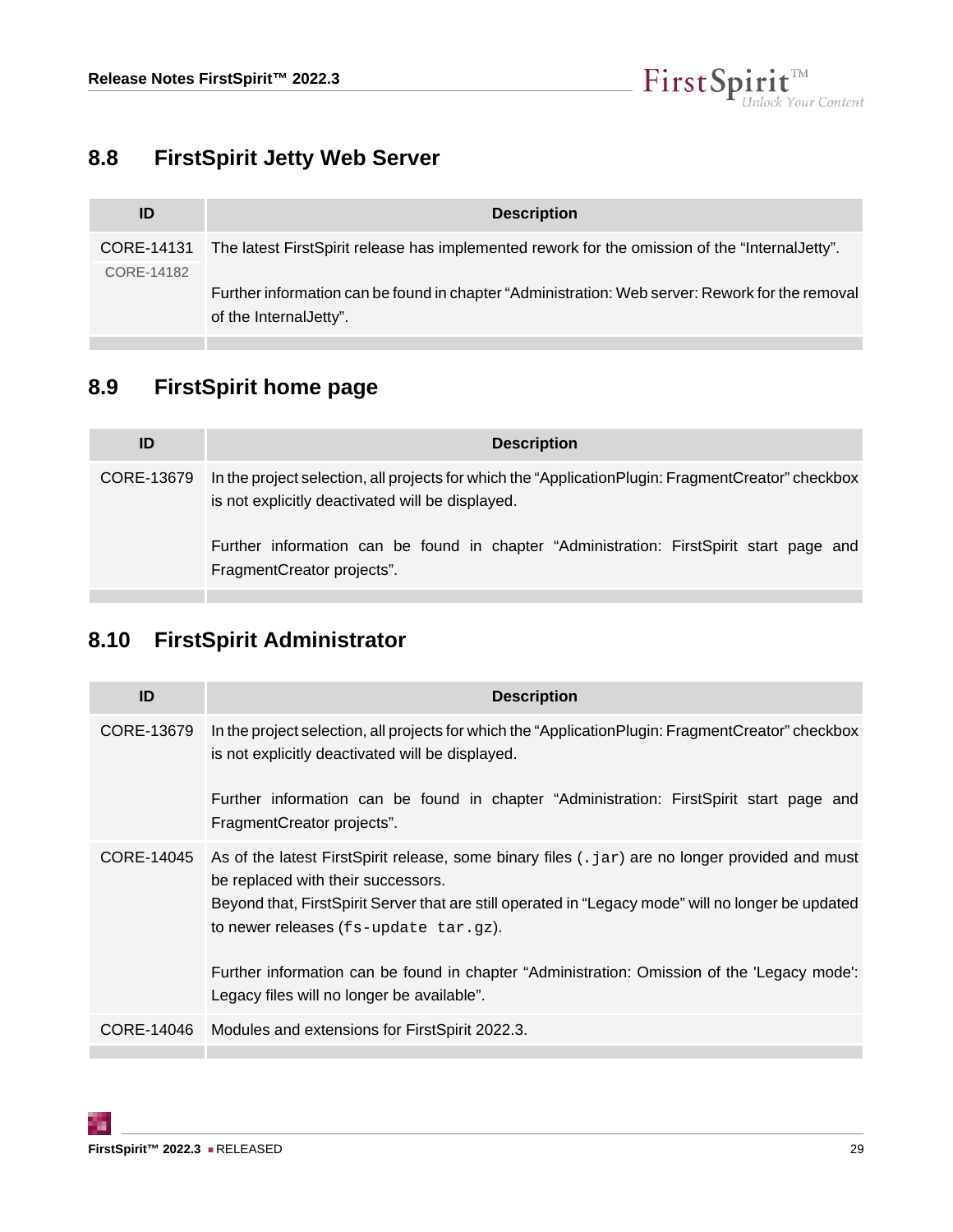

| ID                | <b>Description</b>                                                                                                                                                                                                                                                                                                                                                          |
|-------------------|-----------------------------------------------------------------------------------------------------------------------------------------------------------------------------------------------------------------------------------------------------------------------------------------------------------------------------------------------------------------------------|
|                   | Further information can be found in chapter "Administration: Modules and extensions for<br>FirstSpirit 2022.3".                                                                                                                                                                                                                                                             |
| CORE-14085        | An error has been fixed that could result in that in rare cases, not all required data was exported<br>with project exports that had limits with respect to time or the number of revisions ("Only export<br>more recent revisions" or "Limit number of exported revisions to"). This could result in errors<br>after the import, such as incorrect parent/child relations. |
| CORE-14131        | The latest FirstSpirit release has implemented rework for the omission of the "InternalJetty".                                                                                                                                                                                                                                                                              |
| CORE-14182        | Further information can be found in chapter "Administration: Web server: Rework for the removal<br>of the InternalJetty".                                                                                                                                                                                                                                                   |
| CORE-14190        | The latest FirstSpirit release includes the official release for the use of Java 17 with FirstSpirit.<br>At the time, the support for Java 16 is discontinued.                                                                                                                                                                                                              |
|                   | Further information can be found in chapter "Administration: Release of Java 17".                                                                                                                                                                                                                                                                                           |
| CORE-14191        | The latest FirstSpirit release provides new MBeans.                                                                                                                                                                                                                                                                                                                         |
|                   | Further information can be found in chapter "Administration: Web server and web apps: New<br>MBeans".                                                                                                                                                                                                                                                                       |
| CORE-14193        | The latest FirstSpirit release includes the official release for the use of PostgreSQL 14.x with<br>FirstSpirit.                                                                                                                                                                                                                                                            |
|                   | Further information can be found in chapter "Administration: Compatibility: 'PostGreSQL'<br>database".                                                                                                                                                                                                                                                                      |
| <b>CORE-14225</b> | FirstSpirit Content Experience Tools: Latest module versions                                                                                                                                                                                                                                                                                                                |
|                   | Further information can be found in chapter "FirstSpirit Content Experience Tools (CXT): Latest<br>module versions".                                                                                                                                                                                                                                                        |
| CXT-2313          | The navigation bar in the FirstSpirit ContentCreator can now be configured via the<br>Navigation: Enabled feature of the "Tailored UI".                                                                                                                                                                                                                                     |
|                   | Further information can be found in chapter "ContentCreator: Configuring the navigation bar via<br>Tailored UI".                                                                                                                                                                                                                                                            |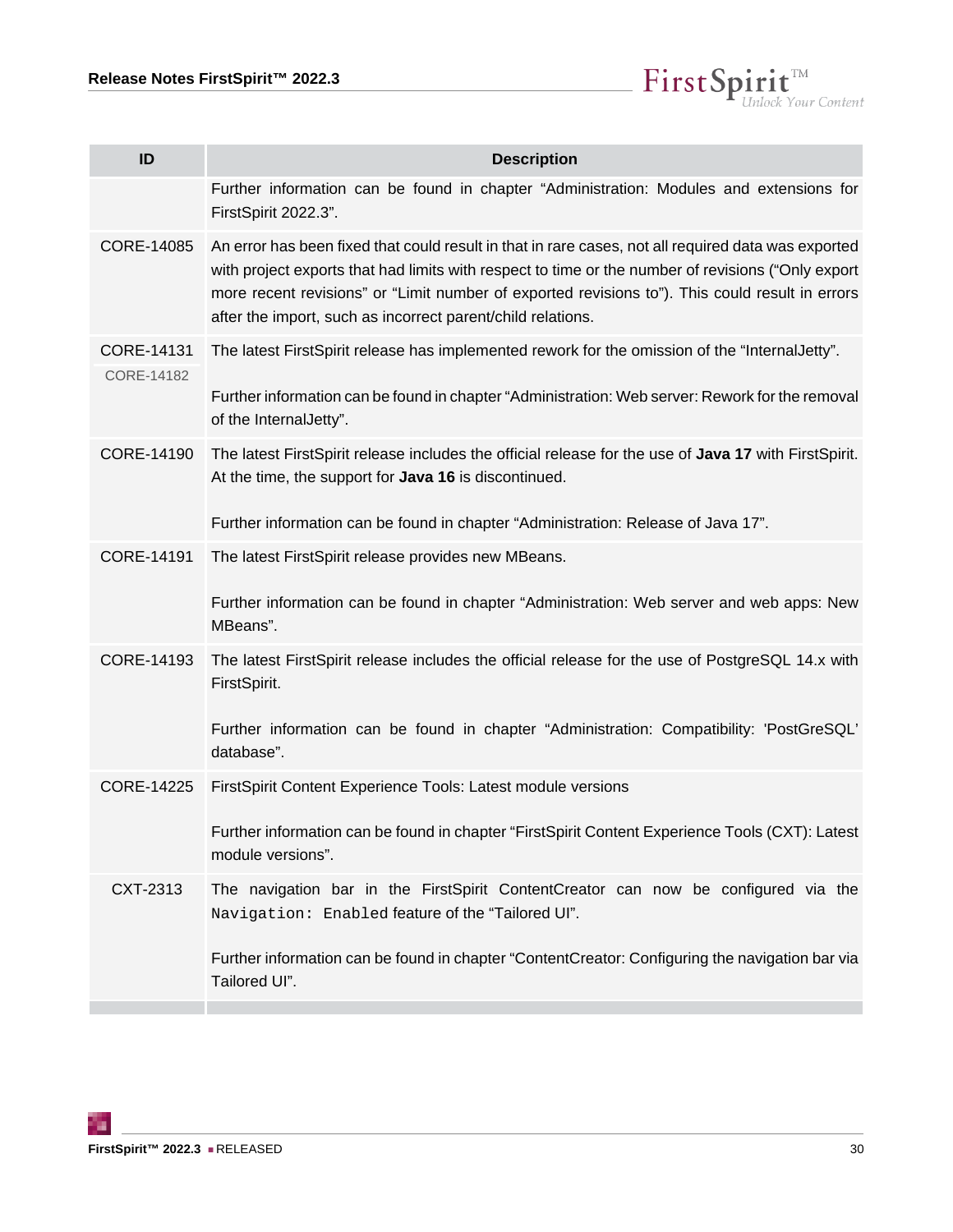

# <span id="page-30-0"></span>**8.11 FragmentCreator**

| ID         | <b>Description</b>                                                                                                                                                                                                                                                                |
|------------|-----------------------------------------------------------------------------------------------------------------------------------------------------------------------------------------------------------------------------------------------------------------------------------|
| CORE-13679 | In the project selection, all projects for which the "Application Plugin: Fragment Creator" checkbox<br>is not explicitly deactivated will be displayed.<br>Further information can be found in chapter "Administration: FirstSpirit start page and<br>FragmentCreator projects". |
| CORE-14225 | First Spirit Content Experience Tools: Latest module versions<br>Further information can be found in chapter "FirstSpirit Content Experience Tools (CXT): Latest<br>module versions".                                                                                             |

# <span id="page-30-1"></span>**8.12 FSDevTools**

| ID | <b>Description</b>                                                                                              |
|----|-----------------------------------------------------------------------------------------------------------------|
|    | CORE-14046 Modules and extensions for FirstSpirit 2022.3.                                                       |
|    | Further information can be found in chapter "Administration: Modules and extensions for<br>FirstSpirit 2022.3". |
|    |                                                                                                                 |

# <span id="page-30-2"></span>**8.13 Page Store**

| <b>Description</b>                                                                                                                                                     |
|------------------------------------------------------------------------------------------------------------------------------------------------------------------------|
| CORE-14142 The state of the source section with respect to the output ("include this section in the output")<br>is now taken over when a section reference is created. |
| Further information can be found in chapter "SiteArchitect: Section references: Takeover of the<br>output state".                                                      |
|                                                                                                                                                                        |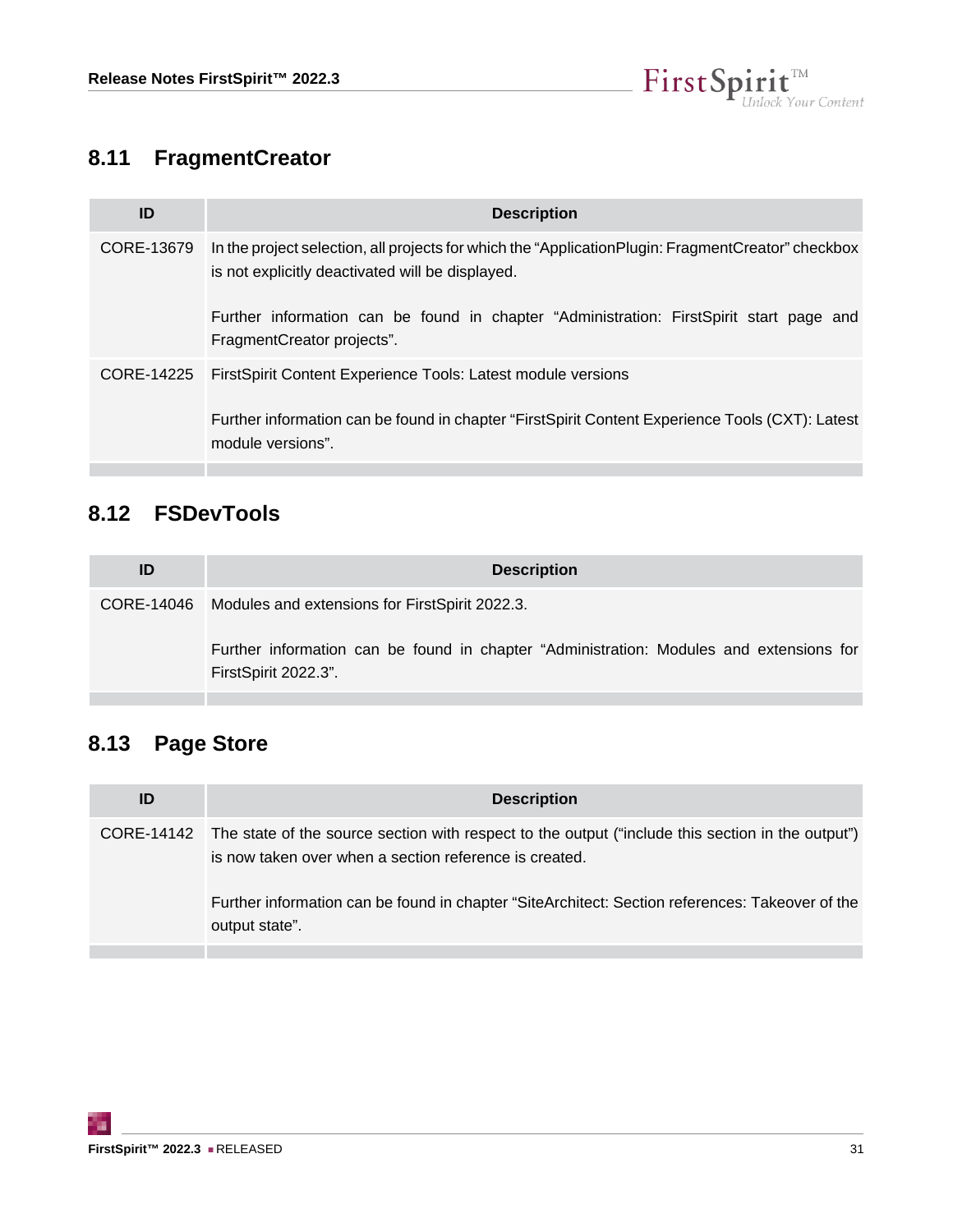

# <span id="page-31-0"></span>**8.14 Java**

| ID         | <b>Description</b>                                                                                                                                                    |
|------------|-----------------------------------------------------------------------------------------------------------------------------------------------------------------------|
| CORE-14190 | The latest FirstSpirit release includes the official release for the use of Java 17 with FirstSpirit.<br>At the time, the support for <b>Java 16</b> is discontinued. |
|            | Further information can be found in chapter "Administration: Release of Java 17".                                                                                     |

# <span id="page-31-1"></span>**8.15 Support for JSON**

| ID | <b>Description</b>                                                                                                                                                  |
|----|---------------------------------------------------------------------------------------------------------------------------------------------------------------------|
|    | CORE-14214 In the JSON output, the date is now always output in the unabbreviated format including seconds<br>and milliseconds. Example: "2022-02-14T08:32:00.000Z" |

# <span id="page-31-2"></span>**8.16 Launcher**

| ID | <b>Description</b>                                                                                              |
|----|-----------------------------------------------------------------------------------------------------------------|
|    | CORE-14046 Modules and extensions for FirstSpirit 2022.3.                                                       |
|    | Further information can be found in chapter "Administration: Modules and extensions for<br>FirstSpirit 2022.3". |

# <span id="page-31-3"></span>**8.17 Media**

| ID       | <b>Description</b>                                                                           |
|----------|----------------------------------------------------------------------------------------------|
| CXT-2506 | A descriptive text can now also be stored for media in the FirstSpirit ContentCreator.       |
|          | Further information can be found in chapter "ContentCreator: Media: enter descriptive text". |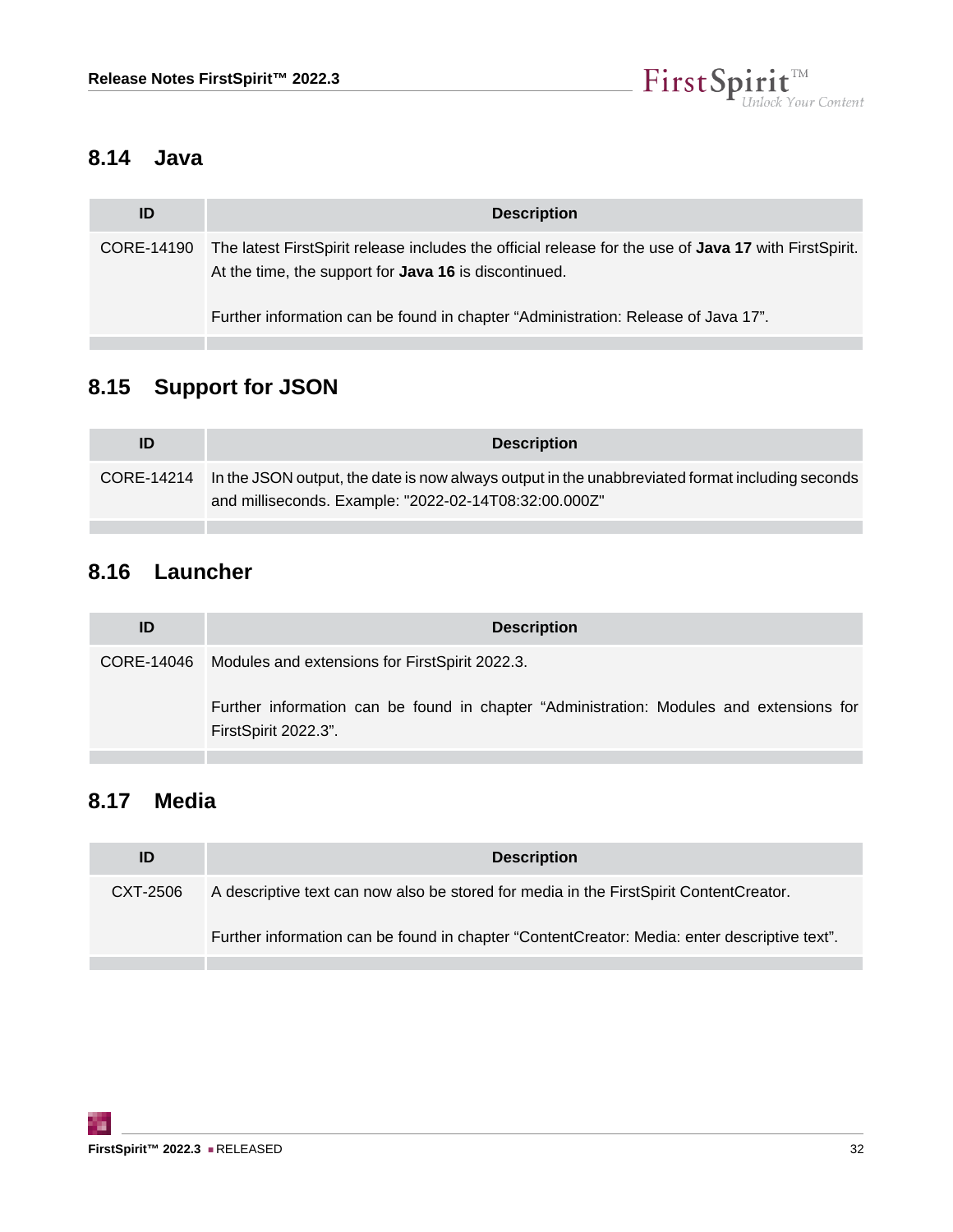

# <span id="page-32-0"></span>**8.18 Media Store**

| ID       | <b>Description</b>                                                                                                                         |
|----------|--------------------------------------------------------------------------------------------------------------------------------------------|
| CXT-2506 | A descriptive text can now also be stored for media in the FirstSpirit ContentCreator.                                                     |
|          | Further information can be found in chapter "ContentCreator: Media: enter descriptive text".                                               |
| CXT-2524 | Some elements that were created new under the root node were not displayed directly in the<br>tree view of the FirstSpirit ContentCreator. |

# <span id="page-32-1"></span>**8.19 Modules**

| <b>Description</b>                                                                                                   |
|----------------------------------------------------------------------------------------------------------------------|
| Modules and extensions for FirstSpirit 2022.3.                                                                       |
| Further information can be found in chapter "Administration: Modules and extensions for<br>FirstSpirit 2022.3".      |
| First Spirit Content Experience Tools: Latest module versions                                                        |
| Further information can be found in chapter "FirstSpirit Content Experience Tools (CXT): Latest<br>module versions". |
|                                                                                                                      |

# <span id="page-32-2"></span>**8.20 Monitoring**

| ID         | <b>Description</b>                                                                                                                                                                                                                                                                   |
|------------|--------------------------------------------------------------------------------------------------------------------------------------------------------------------------------------------------------------------------------------------------------------------------------------|
| CORE-14067 | Hiccups of the Java VM are now also registered by the Application Server on which the First Spirit<br>web applications are running and logged in the fs-server.log file.<br>Further information can be found in chapter "Administration: Web server: Recognition of JVM<br>Hiccups". |
| CORE-14191 | The latest FirstSpirit release provides new MBeans.<br>Further information can be found in chapter "Administration: Web server and web apps: New<br>MBeans".                                                                                                                         |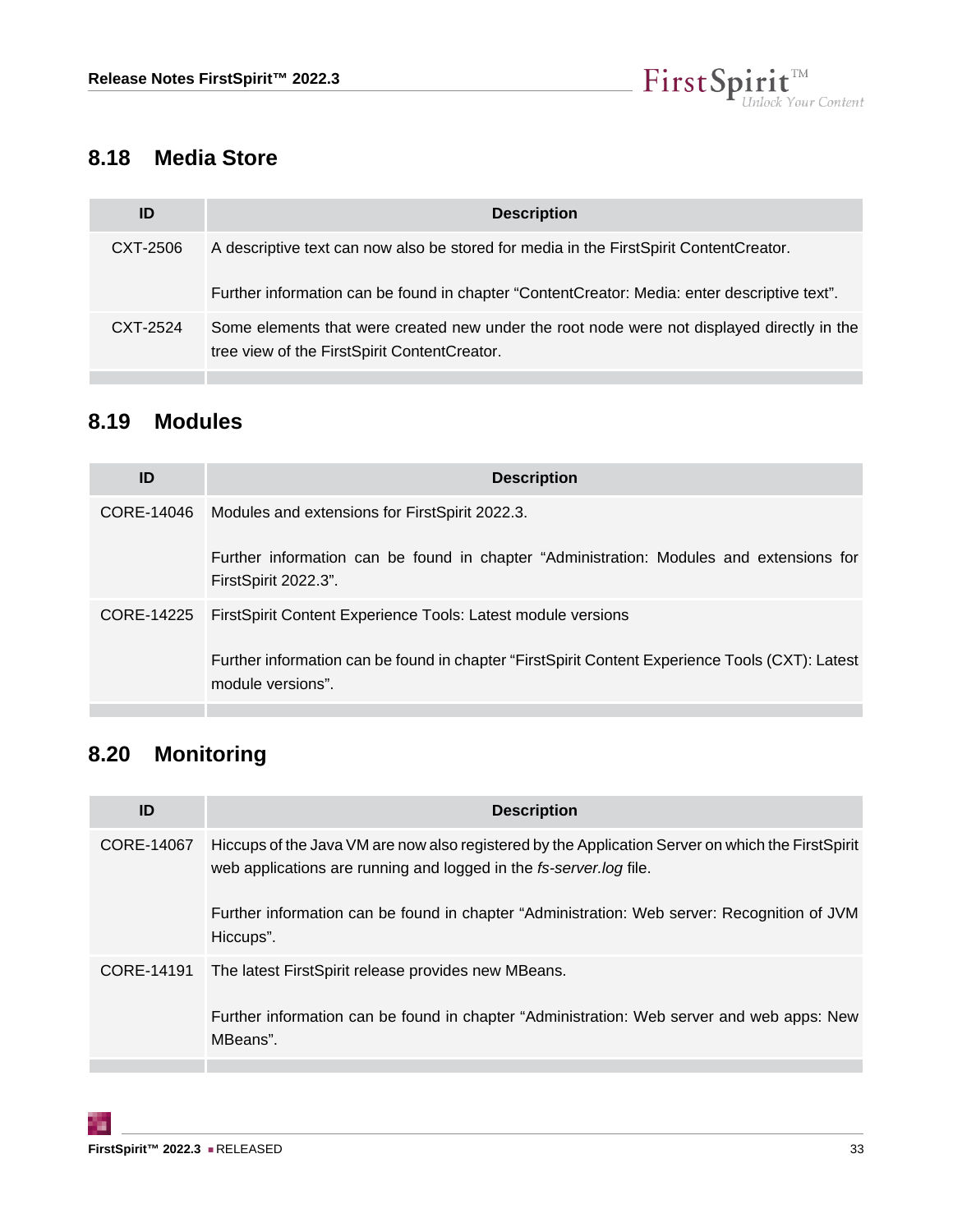

| ID | <b>Description</b>                                                                                                                                                                              |
|----|-------------------------------------------------------------------------------------------------------------------------------------------------------------------------------------------------|
|    | CORE-14203 The statistic data that, for example, can be accessed in ServerMonitoring under "Monitoring/<br>Codes" or "Activities" via the envelope icon is now also saved via a server restart. |

# <span id="page-33-0"></span>**8.21 Navigation view**

| ID       | <b>Description</b>                                                                                                                                                                                                                                                                                                                   |
|----------|--------------------------------------------------------------------------------------------------------------------------------------------------------------------------------------------------------------------------------------------------------------------------------------------------------------------------------------|
| CXT-2313 | The navigation bar in the FirstSpirit ContentCreator can now be configured via the<br>Navigation: Enabled feature of the "Tailored UI".                                                                                                                                                                                              |
|          | Further information can be found in chapter "ContentCreator: Configuring the navigation bar via<br>Tailored UI".                                                                                                                                                                                                                     |
| CXT-2370 | New sections can now also be created for content areas in the navigation bar of the FirstSpirit<br>ContentCreator.                                                                                                                                                                                                                   |
|          | And, the creation of sections can now be controlled separately for the navigation bar and the<br>EasyEdit bar via the "Tailored UI".                                                                                                                                                                                                 |
|          | Further information can be found in chapter "ContentCreator: Navigation bar: Creating sections".                                                                                                                                                                                                                                     |
| CXT-2524 | Some elements that were created new under the root node were not displayed directly in the<br>tree view of the FirstSpirit ContentCreator.                                                                                                                                                                                           |
| CXT-2525 | it<br>possible<br>In.<br>that<br>the<br>navigation<br>rare<br>cases<br>bar<br>was<br>was<br>macOS<br>the<br>FirstSpirit<br>ContentCreator<br>displayed<br>incorrectly<br>in<br>under<br>(error<br>org.apache.catalina.connector.ClientAbortException:<br>message:<br>java.io.IOException: Datenübergabe unterbrochen (broken pipe)). |
| CXT-2530 | An error has been eliminated that resulted in that the entire parts tree was marked recursively as<br>changed in the ContentCreator when executing the action "Show in navigation menu" or "Hide<br>in navigation menu". Now, only the changed folder is marked accordingly.                                                         |
| CXT-2534 | In the navigation bar of the FirstSpirit ContentCreator, the "New section" function is now also<br>available for sections that are based on a table template.                                                                                                                                                                        |
|          | Note: It is still not possible to create sections in the ContentCreator that are based on a table<br>template ("data section").                                                                                                                                                                                                      |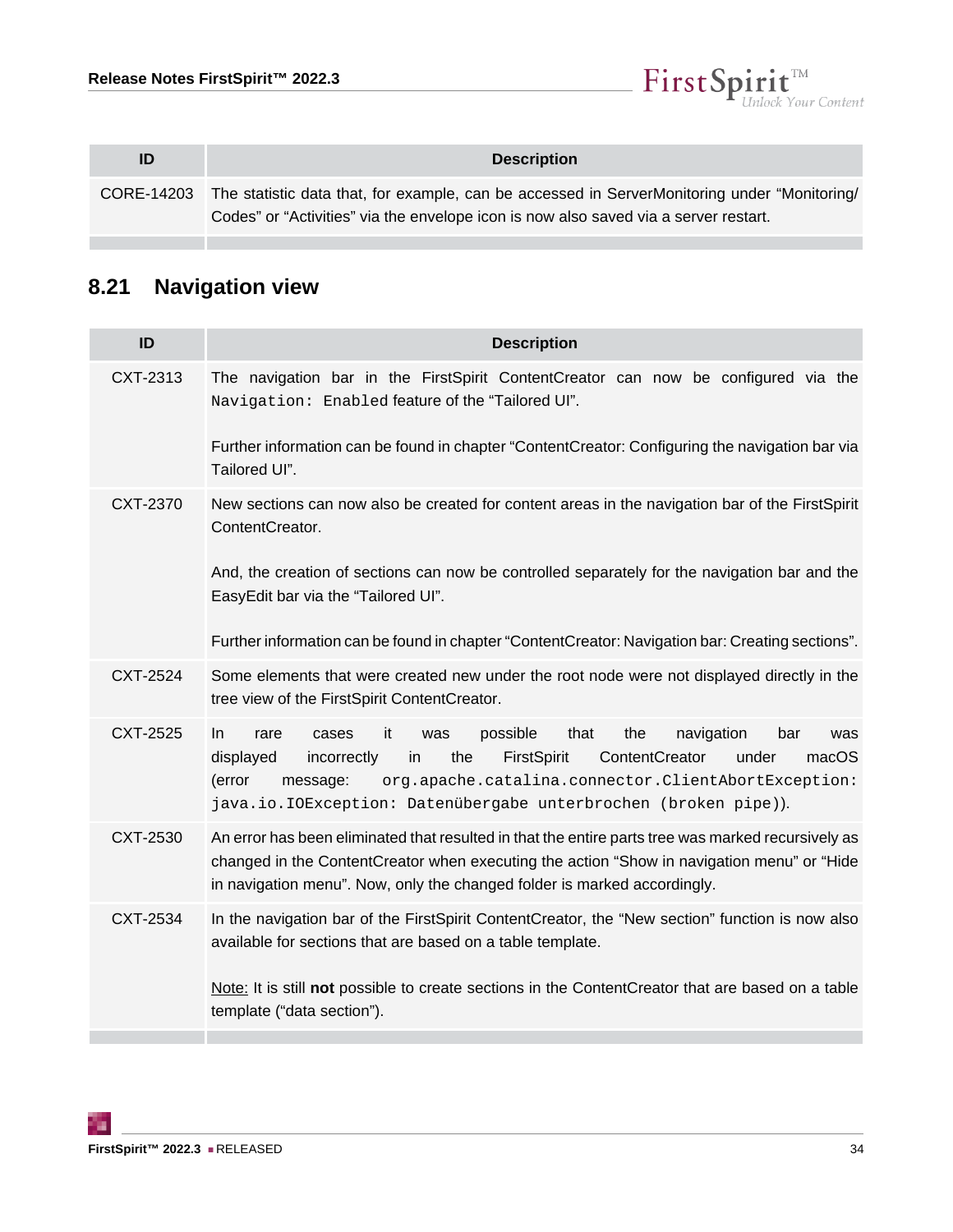

# <span id="page-34-0"></span>**8.22 Permissions**

| ID       | <b>Description</b>                                                                                                                                                                                                                                                                                                                                         |
|----------|------------------------------------------------------------------------------------------------------------------------------------------------------------------------------------------------------------------------------------------------------------------------------------------------------------------------------------------------------------|
| CXT-2308 | For the creation of new sections, the consideration of user permissions for sections that can be<br>used as master copies has been improved.                                                                                                                                                                                                               |
| CXT-2504 | The permissions for deleting datasets are now also evaluated correctly in the FirstSpirit<br>ContentCreator: Previously, datasets could only be deleted via the state display in case of<br>special permissions configurations to the extent that a corresponding workflow was available.<br>Now, deletion is also possible analogously via EasyEdit icon. |
| CXT-2521 | The permission check when editing datasets via InEdit has been improved and now no longer<br>leads to an java.lang.IllegalArgumentException if permissions are missing.                                                                                                                                                                                    |
| CXT-2522 | The "Search" report now only displays elements in the search results list for which the editor<br>has the "Visible" permission.<br>Further information can be found in chapter "ContentCreator: Search: Only hits with Visible<br>permission".                                                                                                             |

# <span id="page-34-1"></span>**8.23 Editor**

| ID         | <b>Description</b>                                                                                                                                          |
|------------|-------------------------------------------------------------------------------------------------------------------------------------------------------------|
| CORE-12536 | The evaluation and display of changes within the version comparison was improved for the<br>FS_CATALOG input component.                                     |
| CORE-14142 | The state of the source section with respect to the output ("include this section in the output")<br>is now taken over when a section reference is created. |
|            | Further information can be found in chapter "SiteArchitect: Section references: Takeover of the<br>output state".                                           |
| CXT-1975   | When creating a new page in the Content Creator, the position of the new page is now initially<br>visible in the navigation.                                |
| CXT-2288   | When creating a new page in the ContentCreator, the selected options are now highlighted<br>more clearly.                                                   |
| CXT-2308   | For the creation of new sections, the consideration of user permissions for sections that can be<br>used as master copies has been improved.                |

т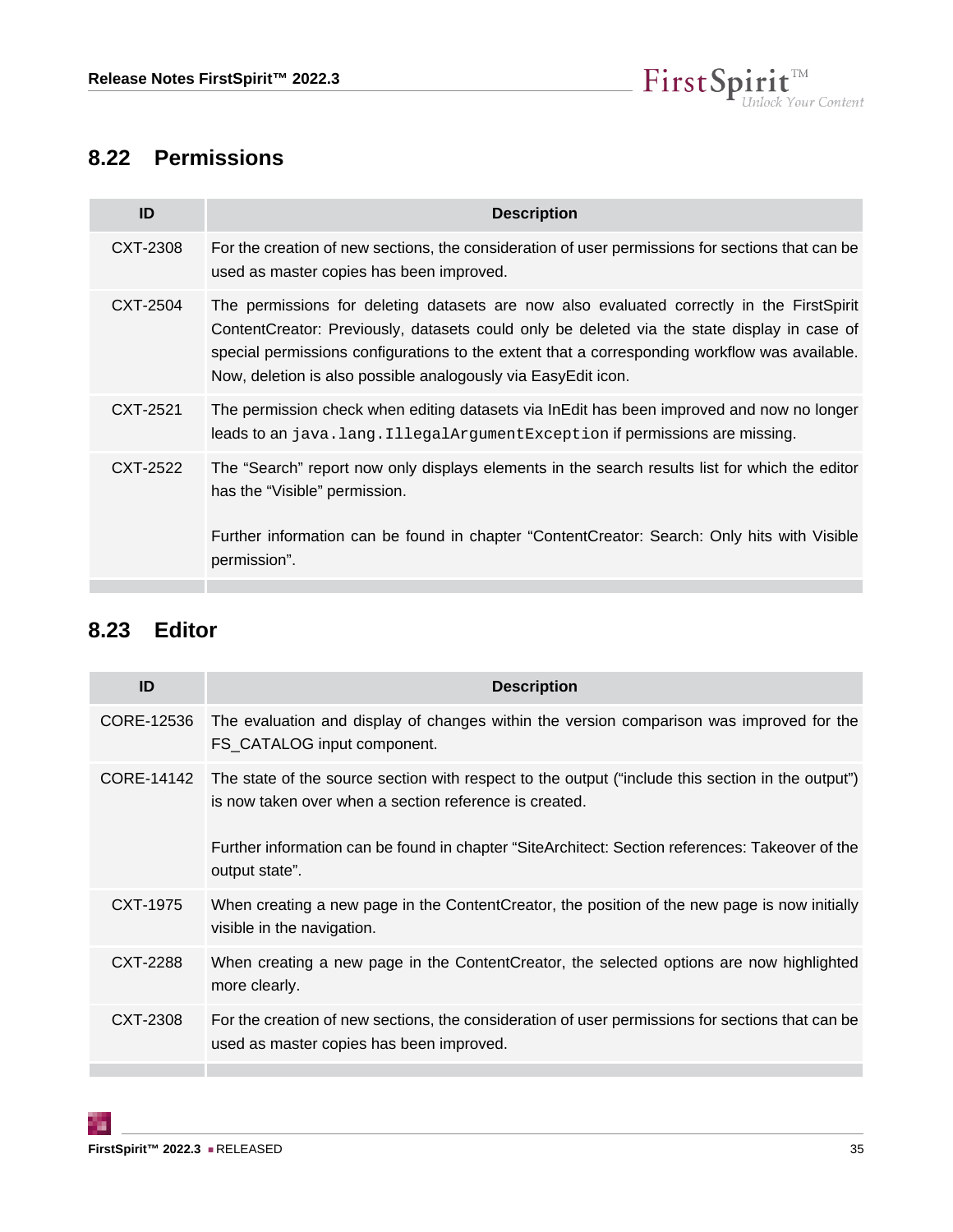$\label{eq: 3.1} First \textbf{Split}_{\textit{Unlock Your Content}}^{\textit{TM}}$ 

| ID       | <b>Description</b>                                                                                                                                                                                                                                                                                                                                         |
|----------|------------------------------------------------------------------------------------------------------------------------------------------------------------------------------------------------------------------------------------------------------------------------------------------------------------------------------------------------------------|
| CXT-2313 | The navigation bar in the FirstSpirit ContentCreator can now be configured via the<br>Navigation: Enabled feature of the "Tailored UI".                                                                                                                                                                                                                    |
|          | Further information can be found in chapter "ContentCreator: Configuring the navigation bar via<br>Tailored UI".                                                                                                                                                                                                                                           |
| CXT-2348 | A selection of the next editor is now possible when activating multiple workflows at the same<br>time.                                                                                                                                                                                                                                                     |
| CXT-2370 | New sections can now also be created for content areas in the navigation bar of the FirstSpirit<br>ContentCreator.                                                                                                                                                                                                                                         |
|          | And, the creation of sections can now be controlled separately for the navigation bar and the<br>EasyEdit bar via the "Tailored UI".                                                                                                                                                                                                                       |
|          | Further information can be found in chapter "ContentCreator: Navigation bar: Creating sections".                                                                                                                                                                                                                                                           |
| CXT-2374 | Switching languages in the form could incorrectly cause change recognition when the<br>form contained one of the FS_CATALOG, CMS_INPUT_IMAGEMAP, CMS_INPUT_LINK or<br>CMS_INPUT_PERMISSION input components.                                                                                                                                               |
| CXT-2504 | The permissions for deleting datasets are now also evaluated correctly in the FirstSpirit<br>ContentCreator: Previously, datasets could only be deleted via the state display in case of<br>special permissions configurations to the extent that a corresponding workflow was available.<br>Now, deletion is also possible analogously via EasyEdit icon. |
| CXT-2506 | A descriptive text can now also be stored for media in the FirstSpirit ContentCreator.                                                                                                                                                                                                                                                                     |
|          | Further information can be found in chapter "ContentCreator: Media: enter descriptive text".                                                                                                                                                                                                                                                               |
| CXT-2509 | A deletion via workflow could result in a java.lang.IllegalStateException in the<br>ContentCreator, the workflow was not executed and the element was not deleted.                                                                                                                                                                                         |
| CXT-2510 | In rare cases, it was possible with open Media management or Data sources view, that the state<br>display was incorrectly referencing the preview element.                                                                                                                                                                                                 |
| CXT-2520 | The deletion of a dataset now always leads to an update of the dataset view. In the past, some<br>datasets continued to be displayed after the deletion.                                                                                                                                                                                                   |
| CXT-2521 | The permission check when editing datasets via InEdit has been improved and now no longer<br>leads to an java.lang.IllegalArgumentException if permissions are missing.                                                                                                                                                                                    |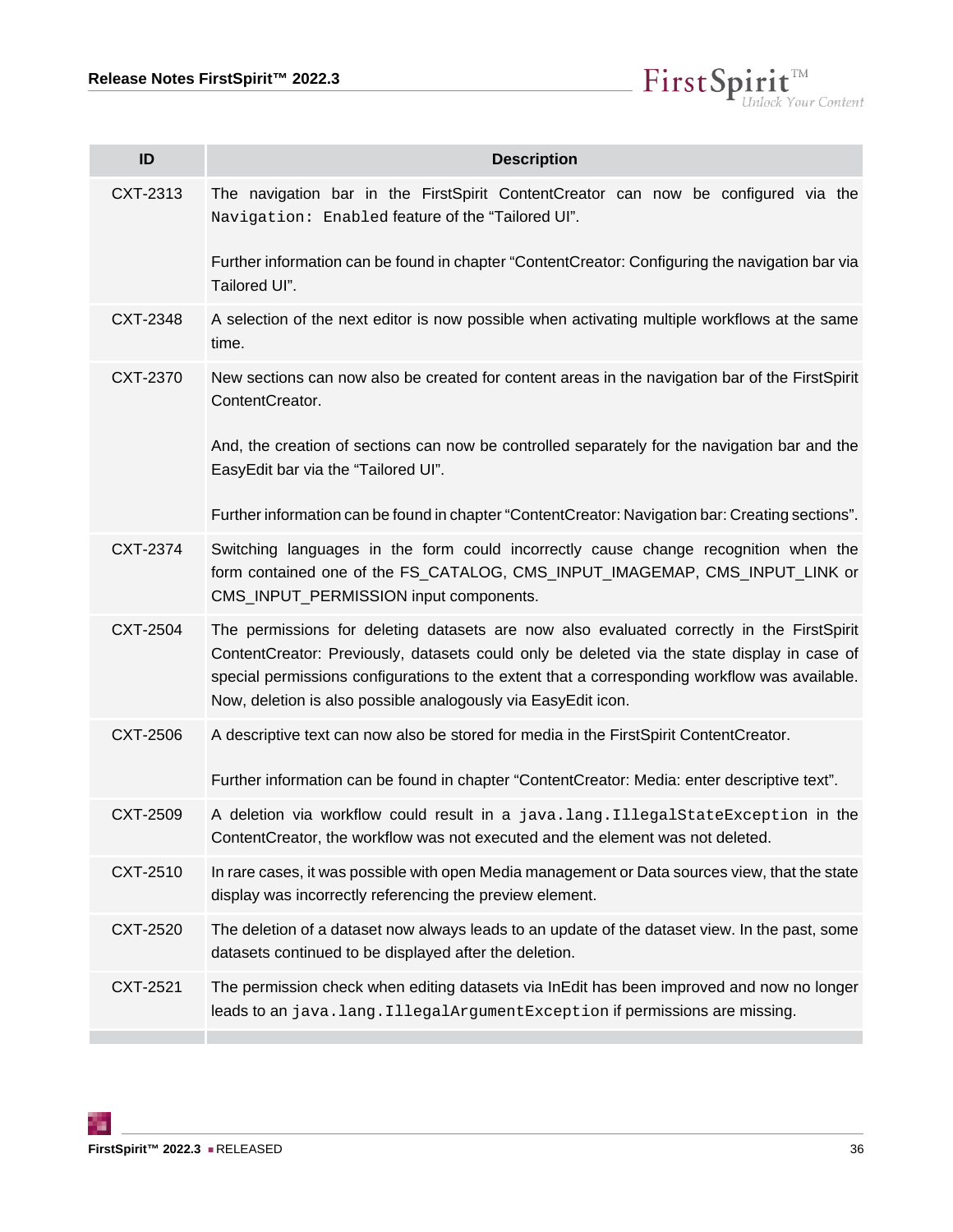

| <b>Description</b>                                                                                                                                                                                                                                                                                                             |
|--------------------------------------------------------------------------------------------------------------------------------------------------------------------------------------------------------------------------------------------------------------------------------------------------------------------------------|
| Some elements that were created new under the root node were not displayed directly in the<br>tree view of the FirstSpirit ContentCreator.                                                                                                                                                                                     |
| possible<br>the<br>navigation<br>that<br>bar<br>it<br>rare<br>was<br>cases<br>was<br>ContentCreator<br>FirstSpirit<br>displayed<br>incorrectly<br>the<br>macOS<br>under<br>in.<br>(error<br>org.apache.catalina.connector.ClientAbortException:<br>message:<br>java.io.IOException: Datenübergabe unterbrochen (broken pipe)). |
| An error has been eliminated that resulted in that the entire parts tree was marked recursively as<br>changed in the ContentCreator when executing the action "Show in navigation menu" or "Hide<br>in navigation menu". Now, only the changed folder is marked accordingly.                                                   |
| In the navigation bar of the First Spirit Content Creator, the "New section" function is now also<br>available for sections that are based on a table template.<br>Note: It is still not possible to create sections in the Content Creator that are based on a table<br>template ("data section").                            |
|                                                                                                                                                                                                                                                                                                                                |

# <span id="page-36-0"></span>**8.24 Server Administrator**

| ID         | <b>Description</b>                                                                                                                                                                   |
|------------|--------------------------------------------------------------------------------------------------------------------------------------------------------------------------------------|
| CORE-14067 | Hiccups of the Java VM are now also registered by the Application Server on which the FirstSpirit<br>web applications are running and logged in the fs-server.log file.              |
|            | Further information can be found in chapter "Administration: Web server: Recognition of JVM<br>Hiccups".                                                                             |
| CORE-14203 | The statistic data that, for example, can be accessed in ServerMonitoring under "Monitoring/<br>Codes" or "Activities" via the envelope icon is now also saved via a server restart. |
| CORE-14220 | An error has been eliminated that, in rare cases, could lead to unusually long generating actions<br>due to an incorrect cache storage distribution.                                 |
|            |                                                                                                                                                                                      |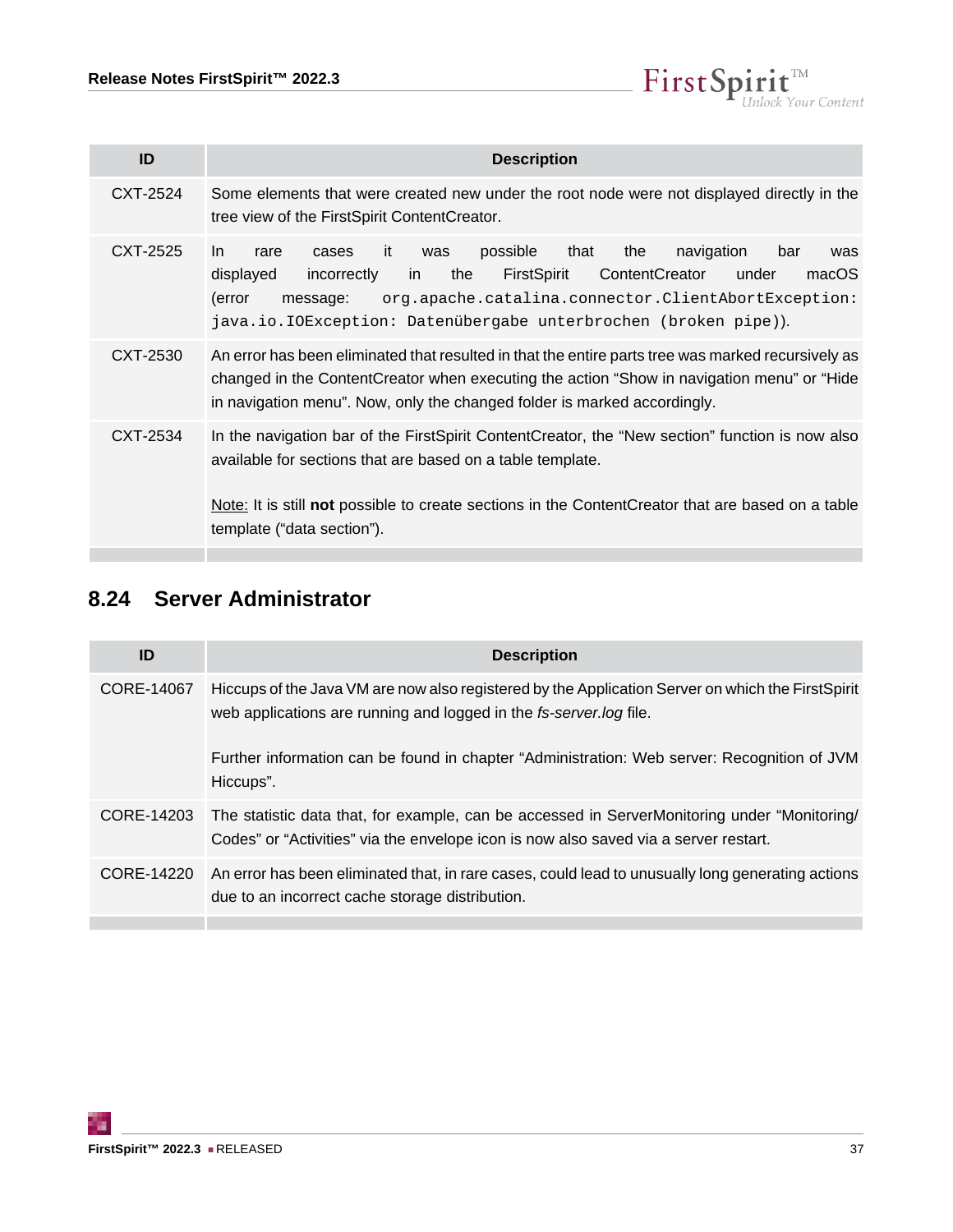

# <span id="page-37-0"></span>**8.25 ServerManager**

| ID                       | <b>Description</b>                                                                                                                                                                                                                                                                                                                                                                                                                   |
|--------------------------|--------------------------------------------------------------------------------------------------------------------------------------------------------------------------------------------------------------------------------------------------------------------------------------------------------------------------------------------------------------------------------------------------------------------------------------|
| CORE-14045               | As of the latest FirstSpirit release, some binary files $( . jar)$ are no longer provided and must<br>be replaced with their successors.<br>Beyond that, FirstSpirit Server that are still operated in "Legacy mode" will no longer be updated<br>to newer releases (fs-update tar.gz).<br>Further information can be found in chapter "Administration: Omission of the 'Legacy mode':<br>Legacy files will no longer be available". |
| CORE-14085               | An error has been fixed that could result in that in rare cases, not all required data was exported<br>with project exports that had limits with respect to time or the number of revisions ("Only export<br>more recent revisions" or "Limit number of exported revisions to"). This could result in errors<br>after the import, such as incorrect parent/child relations.                                                          |
| CORE-14131<br>CORE-14182 | The latest FirstSpirit release has implemented rework for the omission of the "Internal Jetty".<br>Further information can be found in chapter "Administration: Web server: Rework for the removal<br>of the Internal Jetty".                                                                                                                                                                                                        |

# <span id="page-37-1"></span>**8.26 ServerMonitoring**

| ID                       | <b>Description</b>                                                                                                                                                                                                                                                                                                                                                                                                                      |
|--------------------------|-----------------------------------------------------------------------------------------------------------------------------------------------------------------------------------------------------------------------------------------------------------------------------------------------------------------------------------------------------------------------------------------------------------------------------------------|
| CORE-14045               | As of the latest FirstSpirit release, some binary files (. jar) are no longer provided and must<br>be replaced with their successors.<br>Beyond that, FirstSpirit Server that are still operated in "Legacy mode" will no longer be updated<br>to newer releases $(fs$ -update $tar.gz$ ).<br>Further information can be found in chapter "Administration: Omission of the 'Legacy mode':<br>Legacy files will no longer be available". |
| CORE-14131<br>CORE-14182 | The latest FirstSpirit release has implemented rework for the omission of the "Internal Jetty".<br>Further information can be found in chapter "Administration: Web server: Rework for the removal<br>of the Internal Jetty".                                                                                                                                                                                                           |
| CORE-14203               | The statistic data that, for example, can be accessed in ServerMonitoring under "Monitoring/<br>Codes" or "Activities" via the envelope icon is now also saved via a server restart.                                                                                                                                                                                                                                                    |

98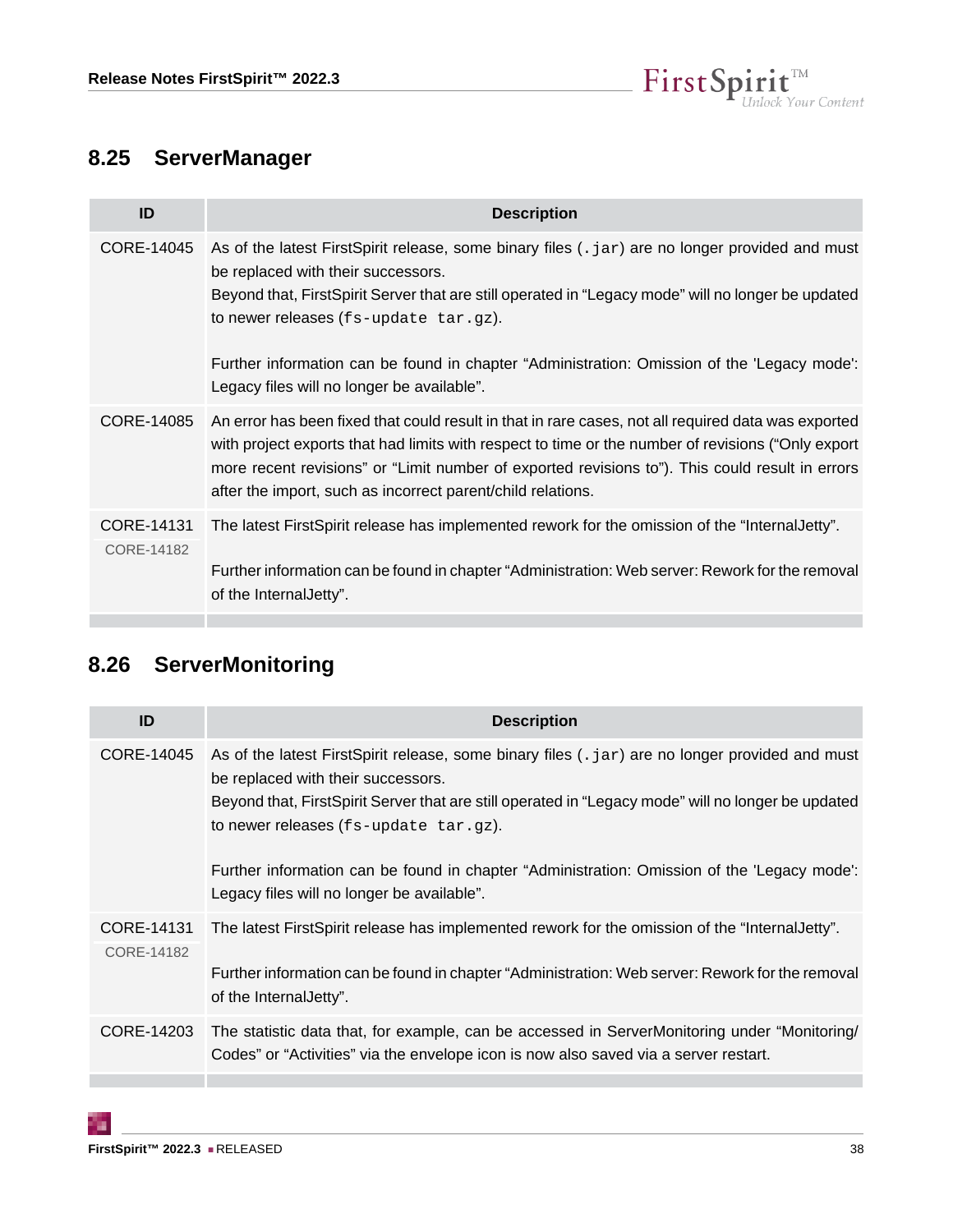

# <span id="page-38-0"></span>**8.27 SiteArchitect**

| ID | <b>Description</b>                                                                                                                                                                                                                                                        |
|----|---------------------------------------------------------------------------------------------------------------------------------------------------------------------------------------------------------------------------------------------------------------------------|
|    | CORE-12536 The evaluation and display of changes within the version comparison was improved for the<br>FS CATALOG input component.                                                                                                                                        |
|    | CORE-14142 The state of the source section with respect to the output ("include this section in the output")<br>is now taken over when a section reference is created.<br>Further information can be found in chapter "SiteArchitect: Section references: Takeover of the |
|    | output state".                                                                                                                                                                                                                                                            |

# <span id="page-38-1"></span>**8.28 Search**

| ID       | <b>Description</b>                                                                                                              |
|----------|---------------------------------------------------------------------------------------------------------------------------------|
| CXT-2522 | The "Search" report now only displays elements in the search results list for which the editor<br>has the "Visible" permission. |
|          | Further information can be found in chapter "ContentCreator: Search: Only hits with Visible<br>permission".                     |

# <span id="page-38-2"></span>**8.29 Version history**

| ID | <b>Description</b>                                                                                                                 |
|----|------------------------------------------------------------------------------------------------------------------------------------|
|    | CORE-12536 The evaluation and display of changes within the version comparison was improved for the<br>FS CATALOG input component. |

# <span id="page-38-3"></span>**8.30 Template Store**

| ID       | <b>Description</b>                                                                               |
|----------|--------------------------------------------------------------------------------------------------|
| CXT-2466 | Scripts in ContentCreator                                                                        |
|          | Further information can be found in chapter "ContentCreator: Making script functions available". |
|          |                                                                                                  |

т